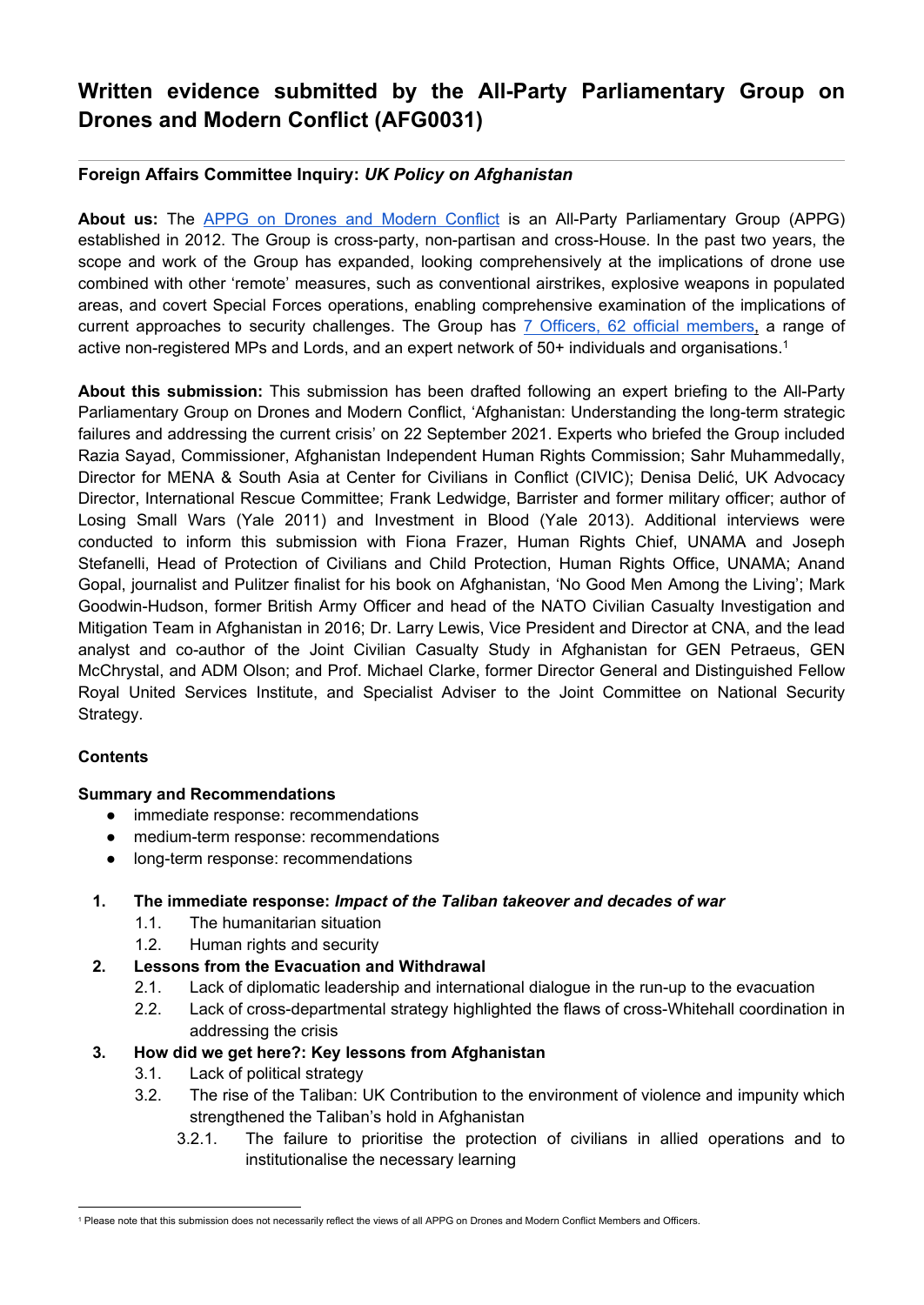- 3.2.2. Erosion of trust in allied forces due to reliance on opaque Special Forces operations
- 3.3. Looking to the future: Mitigating the repetition of past risks in future operations

# **Summary and Recommendations for the UK**

# Immediate response: recommendations

# **The UK must lead on humanitarian diplomatic efforts to address the crisis**

- The UK should use its influence with key allies such as Pakistan and Qatar to maintain humanitarian dialogue with the Taliban and ensure specific protection needs of vulnerable communities are met. For example, working with neighbouring countries to allow visas and access for humanitarian workers.
- The UK should set an example by fast-tracking all 20,000 UK Afghan Resettlement scheme places and ensure those who are particularly vulnerable and in need are evacuated and resettled as soon as possible.

# **Provide immediate, people-focussed, and effective humanitarian aid:**

- **Work together with the international community to urgently address the funding shortfall.**
	- $\circ$  As of 21 October, the Flash Appeal<sup>2</sup> remained only 45% funded, with a shortfall of \$334 million. Donors are urged to fast-track funding to mitigate against avoidable deaths, prevent displacement and reduce suffering.
	- Humanitarians in Afghanistan are in a race against time to deliver life-saving aid to crisisaffected people and preposition supplies ahead of winter. However, the Winterisation plan currently remains only 33% funded.<sup>3</sup>
- **Humanitarian action should never be conditioned to political, development, human rights or other non-humanitarian objectives.**
	- Donors are urged to ensure transactions and other activities required for humanitarian operations are excluded from the scope of sanctions regimes. This is to allow humanitarian activities to continue without impediment, and to avoid punishing the population for the actions of the de facto authorities.<sup>4</sup>
- **Spend funds effectively.**
	- UK spending on development assistance is positive but the government must demonstrate it can spend money effectively so it reaches those most in need; this will involve working with multiple delivery channels, including the UN and NGOs to support Afghan civil society, to bypass the de facto Taliban authorities whenever possible. Donors are also urged to ensure that funding is flexible enough to adapt to the fast-changing conditions on the ground.
- **Funding must be followed by action.** 
	- Humanitarian investment needs to be matched by diplomatic treatment and dialogue with the de facto authorities and a continued commitment to the humanitarian diplomacy priorities outlined in the UK's Integrated Review; particularly looking at constraints on humanitarian access, and the promotion and protection of the rule of law.

### **The UK should lead on ensuring female aid workers can resume work at all levels:**

The humanitarian and human rights crisis needs to be understood as intimately interlinked. Robust female staff presence in all areas and aspects is crucial as women and children constitute 75% of

- <sup>3</sup> UN Office for the Coordination of Humanitarian Affairs , Afghanistan: ICCT Real-Time Response Overview Situation Report (21 October 2021), available at: <https://reliefweb.int/report/afghanistan/afghanistan-icct-real-time-response-overview-situation-report-21-october-2021>
- 4 Ibid

<sup>2</sup> Aimed at providing prioritised multi-sectoral assistance to 11 million people in the four remaining months of 2021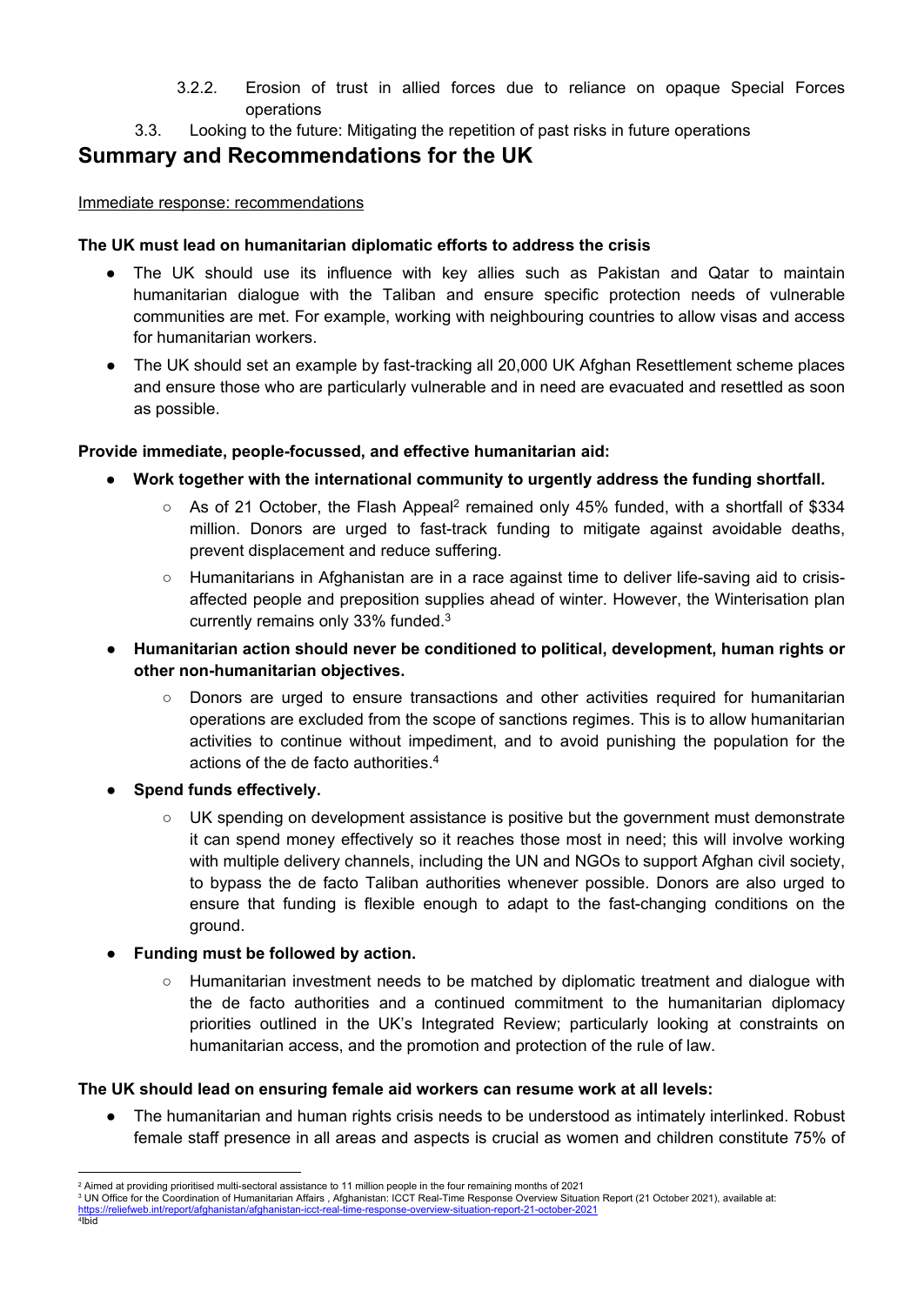those in need.<sup>5</sup> Without allowing female aid workers to work and move freely, agencies are unable to conduct assessments of who is most in need, particularly with regards to single female parent households, and respond to the scale of demand.

# **The UK should lead on diplomatic innovation to prevent the collapse of public services and the economy**

- Before the Taliban takeover, Afghanistan was dependent on international aid that accounted for 75% of state spending. Assets remain frozen and disbursements from international organisations have been put on hold. The Taliban does not have access to sufficient alternative funding; neither Chinese, Russian nor alternative Taliban revenue will bridge the funding gap. Without funding Afghans will not have access to life-sustaining necessities and, moreover, the economy will collapse. This will be detrimental to the Taliban's success. As such, the Taliban will likely feel forced to engage with long-term funders of Afghanistan.
- Support efforts by multilateral organisations to inject funds to the country without recognition of the Taliban. For example, supporting the UNDP and World Bank to pay the salaries of public sector workers to avoid economic collapse. A useful precedent has already been set by the United Nations Relief and Works Agency which pays the salaries of 28,000 vital Palestinian public sector staff in Gaza and provides loans and grants to civilians, bypassing the Palestinian (Hamas) de facto authorities.<sup>6</sup>

# **The UK should support international efforts to maintain an independent human rights presence incountry in Afghanistan**

- The UK should support the renewal of UNAMA's mandate in March 2022, thus ensuring robust monitoring is able to be conducted on the ground, rather than relying solely on testimony of those who have fled the country.
- The UK should support the work of the UN Special Rapporteur on Afghanistan ensure financial support for fact-finding missions, once a person is appointed.
- The UK should support the Afghanistan Human Rights Commission's request for establishing a mechanism to monitor the evolving human rights situation throughout Afghanistan, document Human Rights violations and advocate for protection and promotion of Afghan fundamental rights; and provide political support to the national initiatives for victim-centred justice.

### Medium-term response: recommendations

# **The FCDO should lead a cross-departmental effort to bring together disparate strategies and responsibilities to ensure in future the UK government can respond to crises with one voice and shared aim**

● This should engage both the longer-term strategic mandates in government, such as the role of the National Security Council, whilst ensuring disparate strategies are brought together holistically in responsively addressing multi-agency crises.

### **The UK Government should conduct a thorough after-action review of the evacuation itself to capture lessons learnt**

● This review should be cross-departmental and aim to identify the areas where joint responsibility and planning can be strengthened, including civilian-military engagement, with actionable recommendations.

#### Long-term response: recommendations

<sup>5</sup> Briefing by Denisa Delić to the APPG on Drones and Modern Conflict

<sup>6</sup> Jackie Abramian, Funding Shortfall Jeopardizes UNRWA's Critical Sustenance For Over 27,000 Palestinians, *Forbes,* 24 November 2020, available at: <https://www.forbes.com/sites/jackieabramian/2020/11/24/funding-shortfall-jeopardizes-unrwas-critical-sustenance-for-28000-palestinians/?sh=78fdd81443cc>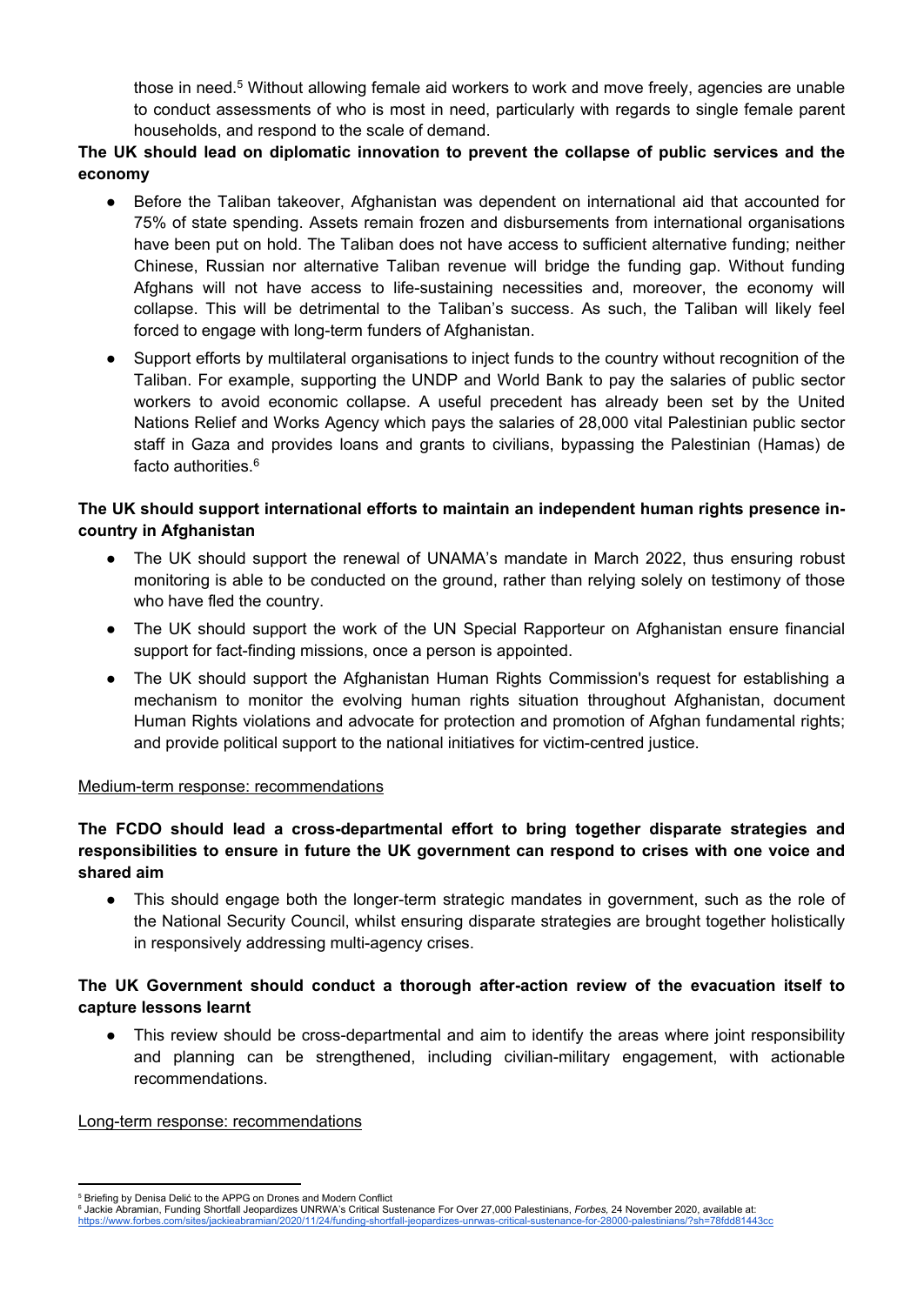## **A clear FCDO-led political strategy should inform all future military operations.**

- This should include well-articulated and measurable political objectives and must consider, and take into account, context on ground.
- It is essential that military operational decision-making is based on, and conducted to achieve the political strategy and top-line priorities.

# **To successfully address insecurities and violence, it is essential to identify the root causes of harm to civilian populations as well as national interests**

This requires a comprehensive analysis and understanding of local complexities and contexts and working with, and listening to, local communities. Most importantly, it requires a whole-ofgovernment approach and drawing on all the tools available to the UK foreign policy machine.

# **Civilian protection should be a top-line priority in all UK military operations, alongside the primary military objective.**

● The failure to adequately protect civilians severely undermines political and military objectives. In Afghanistan, significant civilian harm caused by the UK and its allies, resulted in weakened support for the mission and pushed people to seek protection elsewhere, including from the Taliban.

# **Tracking the civilian harm caused by our military operations is important for transparency and accountability, both towards the UK population and local populations, and will strengthen the UK's international standing.**

- The UK should establish a dedicated Civilian Casualty Mitigation and Tracking Team that investigates and tracks civilian harm, analyses trends and implements operational, tactical and doctrinal improvements to minimise harm.
- The remit of civilian harm tracking mechanisms should include the activities and operations of special forces and other government agencies, including intelligence units.

# **Establish an inquiry into the UK's engagement in Afghanistan, including allegations of civilian harm and unlawful behaviour by special forces.**

- Civilian harm by the UK in Afghanistan must be investigated, including alleged harm caused by UK Special Forces.
- Following this, serious consideration needs to be given to increased oversight into Special Forces operations across military engagements.<sup>7</sup> Useful precedents have already been set by the Australian Brereton Inquiry into allegations of civilian harm, and the US government's ongoing review of their Special Forces operations.

# **The UK should develop mechanisms to ensure meaningful scrutiny and oversight over partner assistance, and integrate good governance and adherence to international humanitarian and human rights law into our security partnerships.** This should include:

- Incorporation of appropriate conditions to partner support based on adherence to international humanitarian and human rights law and best practices for protecting civilians and ensuring transparency, oversight and accountability. Enact mechanisms to meaningfully monitor and evaluate such conditions in partner assistance.
- Requirements for partners to develop mechanisms to monitor, evaluate and investigate civilian harm and provide effective remedy.

<sup>7</sup> Frank Ledwidge, [There](https://www.theguardian.com/commentisfree/2021/sep/06/uk-afghanistan-inquiry-accountability-iraq) [will](https://www.theguardian.com/commentisfree/2021/sep/06/uk-afghanistan-inquiry-accountability-iraq) [be](https://www.theguardian.com/commentisfree/2021/sep/06/uk-afghanistan-inquiry-accountability-iraq) [a](https://www.theguardian.com/commentisfree/2021/sep/06/uk-afghanistan-inquiry-accountability-iraq) [UK](https://www.theguardian.com/commentisfree/2021/sep/06/uk-afghanistan-inquiry-accountability-iraq) [Afghanistan](https://www.theguardian.com/commentisfree/2021/sep/06/uk-afghanistan-inquiry-accountability-iraq) [inquiry](https://www.theguardian.com/commentisfree/2021/sep/06/uk-afghanistan-inquiry-accountability-iraq) [–](https://www.theguardian.com/commentisfree/2021/sep/06/uk-afghanistan-inquiry-accountability-iraq) [just](https://www.theguardian.com/commentisfree/2021/sep/06/uk-afghanistan-inquiry-accountability-iraq) [don't](https://www.theguardian.com/commentisfree/2021/sep/06/uk-afghanistan-inquiry-accountability-iraq) [expect](https://www.theguardian.com/commentisfree/2021/sep/06/uk-afghanistan-inquiry-accountability-iraq) [any](https://www.theguardian.com/commentisfree/2021/sep/06/uk-afghanistan-inquiry-accountability-iraq) [accountability](https://www.theguardian.com/commentisfree/2021/sep/06/uk-afghanistan-inquiry-accountability-iraq), *The Guardian*, 6 September 2021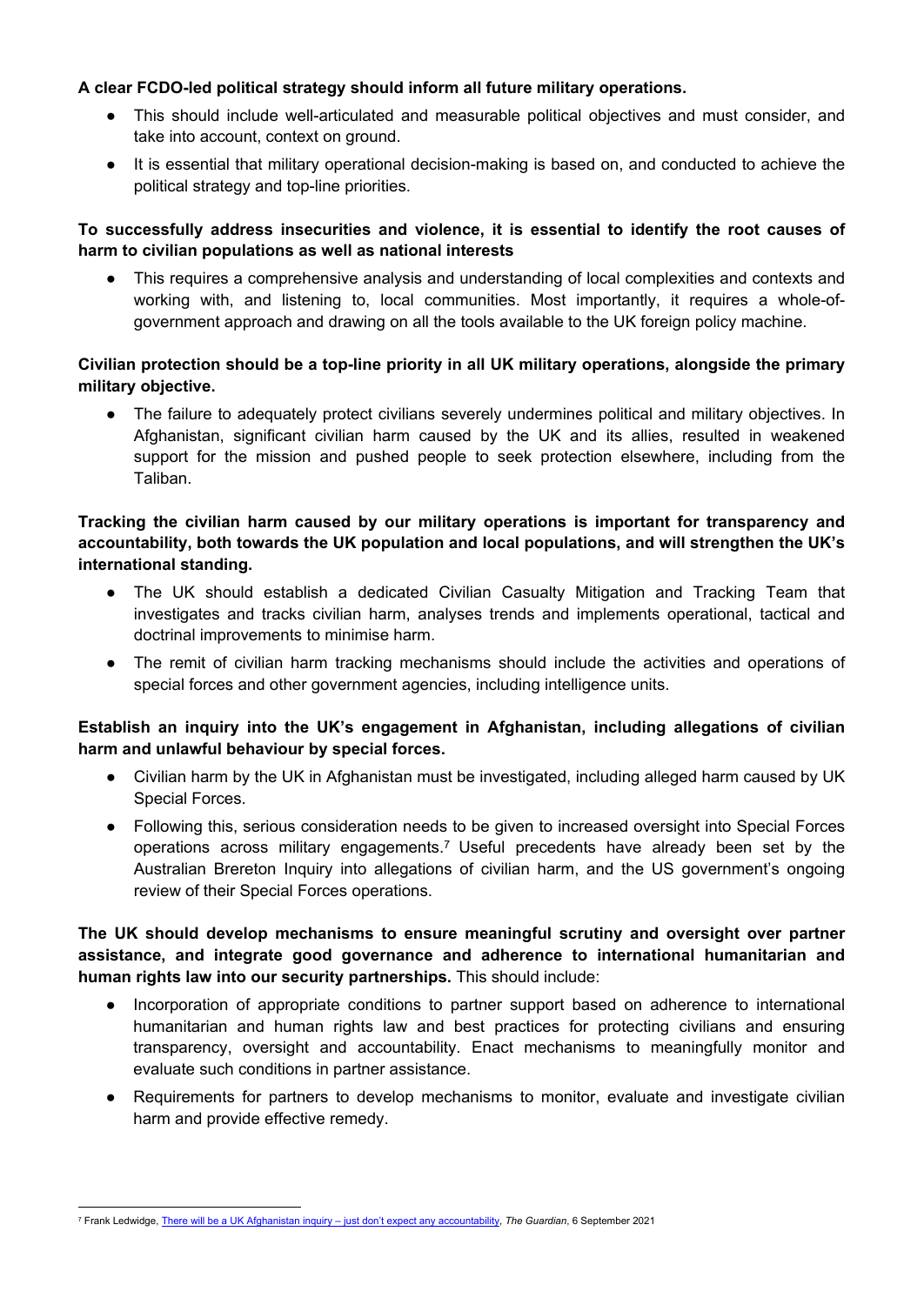- Undertake a review and identify lessons on the integration or absence of civilian harm mitigation within partner assistance activities in Afghanistan to inform current & future partner operations by the UK.
- The UK should systematically integrate a robust approach to civilian harm mitigation in their "train, advise, and assist" activities and further expose partner forces to better understand how to translate protection of civilians' requirements into practice, including through adjustments in guidance, policies, and tools.

#### **Develop robust mechanisms to document and institutionalise lessons learnt.**

- The UK should investigate, record and analyse lessons learnt political, strategic, tactical, operational - from Afghanistan. These will provide significant opportunities to improve UK political, bureaucratic and operational decision-making, mechanisms and processes.
- There is a need for an FCDO-led body that can provide independent and accurate analysis of the progression and effect of military activities, including continuing impacts on the civilian population, to inform ongoing engagement and be institutionalized for future engagement.

**Safeguard future UK operations by ensuring that these recommendations are implemented,** including oversight over special forces and safeguarding mechanisms to ensure partner assistance is used in accordance with best standards and international law and based on a long-term understanding of security

• These, along with other lessons learnt on partner assistance from Afghanistan and elsewhere must inform the UK's Persistent Engagement strategy<sup>8</sup> if we are to rely on partnerships in the future without exacerbating local protection risks.

## **Future UK engagement, including assistance to partners, must ensure civilian protection is a topline objective and be subject to robust scrutiny and oversight.**

- The withdrawal does not mark the end of the so-called "war on terror". President Biden has announced the US' 'Over the Horizon' strategy, and the Secretary of State for Defence in the UK has said the government is not ruling out future drone strikes in Afghanistan.
- Civilian protection and adherence to international law must be a top-line priority in all future military engagement and assistance to partners
- Considering the UK's comprehensive and diverse assistance to the US drone programme, it is essential that assistance is scrutinised, and adheres to the letter and spirit of UK and international law.

### **1. The immediate response**: *Impact of the Taliban takeover and decades of war*

### 1.1. **Humanitarian situation:**

- 1.1.1. Even before the Taliban swept to power, Afghanistan was facing an acute humanitarian crisis. This is only going to get worse.<sup>9</sup> Years of violence have already left 3 million Afghans displaced inside their own country, and forced 2.6 million more to become refugees, mainly in Pakistan and Iran.<sup>10</sup>
- 1.1.2. Escalating violence and withdrawal of international troops have exacerbated this situation, leading to a massive humanitarian and displacement crisis. Afghanistan is also facing a "triple-C threat of Covid-19, conflict and climate", with a harsh and deadly winter approaching.<sup>11</sup> 18.4 million people (including 9.7 million children) need humanitarian

<sup>8</sup> Ministry of [Defence](file:///C:/Users/KINDERD/Downloads/Users/aditigupta/Downloads/Defence%20in%20a%20competitive%20age%20(accessible%20version)), Defence [in](file:///C:/Users/KINDERD/Downloads/Users/aditigupta/Downloads/Defence%20in%20a%20competitive%20age%20(accessible%20version)) [a](file:///C:/Users/KINDERD/Downloads/Users/aditigupta/Downloads/Defence%20in%20a%20competitive%20age%20(accessible%20version)) [competitive](file:///C:/Users/KINDERD/Downloads/Users/aditigupta/Downloads/Defence%20in%20a%20competitive%20age%20(accessible%20version)) [age](file:///C:/Users/KINDERD/Downloads/Users/aditigupta/Downloads/Defence%20in%20a%20competitive%20age%20(accessible%20version)) [\(accessible](file:///C:/Users/KINDERD/Downloads/Users/aditigupta/Downloads/Defence%20in%20a%20competitive%20age%20(accessible%20version)) [version\),](file:///C:/Users/KINDERD/Downloads/Users/aditigupta/Downloads/Defence%20in%20a%20competitive%20age%20(accessible%20version)) Updated 30 July 2021; Saferworld,, ['Persistent](https://www.saferworld.org.uk/resources/publications/1373-persistent-engagement-persistent-risk-the-impact-of-uk-security-assistance-on-rights-and-peace) [Engagement',](https://www.saferworld.org.uk/resources/publications/1373-persistent-engagement-persistent-risk-the-impact-of-uk-security-assistance-on-rights-and-peace) [Persistent](https://www.saferworld.org.uk/resources/publications/1373-persistent-engagement-persistent-risk-the-impact-of-uk-security-assistance-on-rights-and-peace) [Risk:](https://www.saferworld.org.uk/resources/publications/1373-persistent-engagement-persistent-risk-the-impact-of-uk-security-assistance-on-rights-and-peace) [The](https://www.saferworld.org.uk/resources/publications/1373-persistent-engagement-persistent-risk-the-impact-of-uk-security-assistance-on-rights-and-peace) [impact](https://www.saferworld.org.uk/resources/publications/1373-persistent-engagement-persistent-risk-the-impact-of-uk-security-assistance-on-rights-and-peace) [of](https://www.saferworld.org.uk/resources/publications/1373-persistent-engagement-persistent-risk-the-impact-of-uk-security-assistance-on-rights-and-peace) [UK](https://www.saferworld.org.uk/resources/publications/1373-persistent-engagement-persistent-risk-the-impact-of-uk-security-assistance-on-rights-and-peace) <u>[security](https://www.saferworld.org.uk/resources/publications/1373-persistent-engagement-persistent-risk-the-impact-of-uk-security-assistance-on-rights-and-peace) [assistance](https://www.saferworld.org.uk/resources/publications/1373-persistent-engagement-persistent-risk-the-impact-of-uk-security-assistance-on-rights-and-peace) [on](https://www.saferworld.org.uk/resources/publications/1373-persistent-engagement-persistent-risk-the-impact-of-uk-security-assistance-on-rights-and-peace) [rights](https://www.saferworld.org.uk/resources/publications/1373-persistent-engagement-persistent-risk-the-impact-of-uk-security-assistance-on-rights-and-peace) [and](https://www.saferworld.org.uk/resources/publications/1373-persistent-engagement-persistent-risk-the-impact-of-uk-security-assistance-on-rights-and-peace) [peace',](https://www.saferworld.org.uk/resources/publications/1373-persistent-engagement-persistent-risk-the-impact-of-uk-security-assistance-on-rights-and-peace)</u> October 2021<br><sup>9</sup> Briefing by Denisa Delić to the APPG on Drones and Modern Conflict

<sup>10</sup> UNHCR, Afghanistan Situation Homepage: <https://www.unrefugees.org.uk/where-help-is-needed/afghanistan-situation/>

<sup>&</sup>lt;sup>11</sup> Briefing by Denisa Delić to the APPG on Drones and Modern Conflict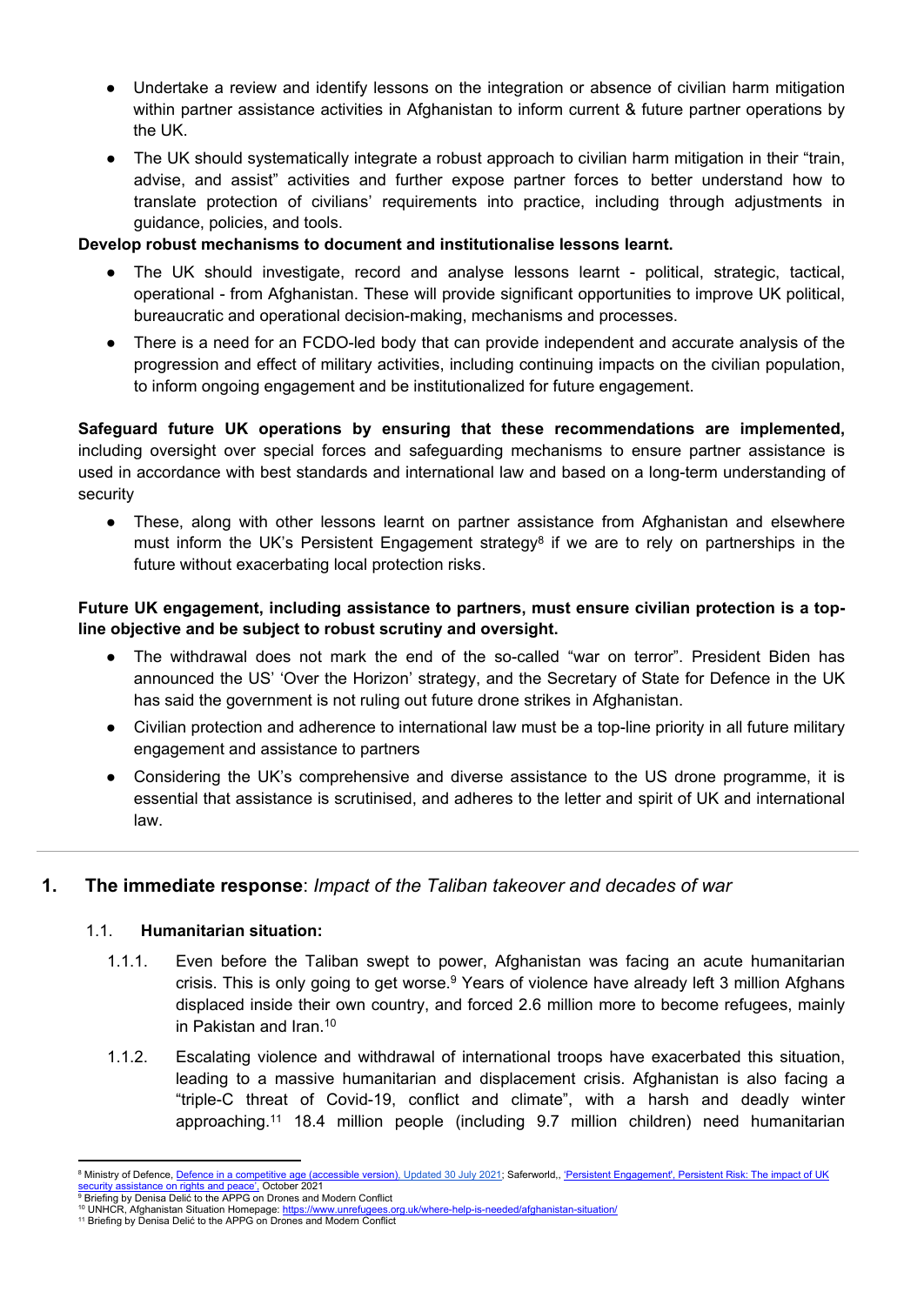assistance, and this has doubled since last year. The Integrated Food Security Phase Classification (IPC) report has found that more than one in two Afghans will be facing crisis (IPC Phase 3) or emergency (IPC Phase 4) levels of acute food insecurity through the November 2021 to March 2022 lean season - the highest number of acutely food insecure people ever recorded in the ten years the UN has been conducting IPC analyses in Afghanistan.<sup>12</sup> Additionally, 90% of the population are living on less than \$2.00 a day - and 97% of Afghans are projected to be in poverty by mid-2022.<sup>13</sup> The UNHCR also reports that 48,180 Afghans in need of international protection have arrived in neighbouring countries since 1 January 2021.<sup>14</sup>

- 1.1.3. This crisis is being compounded by economic and public services on the verge of collapse, shortages of cash in banks, and the Afghani dropping in value by almost 10% in August. Food prices have increased by over 50% compared to pre-Covid levels, the salaries of public sector workers have not been paid since August, and unemployment is rising. Even if individuals do have savings, they are not able to access them, with withdrawals limited to \$200 per week.<sup>15</sup> The end of development funding and withdrawal of NGOs now risks the integrity of public services, increasing the pressures already faced by drought and the existing food insecurity crisis. Around 2000 Ministry of Health facilities are at risk of closure, and with less than 6% of the population vaccinated against Covid-19, a new wave of infections is looming.
- 1.1.4. The current humanitarian and economic crisis, and the Taliban's inability to address it alone, will likely further undermine its domestic (and international) legitimacy. Since 2014, 75% of the public economy has been funded by foreign aid and assistance, in particular from the US and its allies.<sup>16</sup> Furthermore, the majority of the country's assets are kept overseas and frozen. The US, for example, confirmed it has frozen \$9.5bn of the Afghan Central Bank's assets.<sup>17</sup> The Taliban can only access about 0.1-0.2% of Afghanistan's total international reserves.<sup>18</sup> Without engaging with long-term funders, such as the UK, US and UN, the Afghan people will not have access to life-saving necessities and the Afghan economy will collapse. This will be detrimental to the Taliban's success. Even if China, Russia, Pakistan, and other countries were to step in, and provide the Taliban with some funding, this will not amount to anything near the funding previously provided by the UK and its allies. As such, it would be in the interest of the Taliban to engage, and moreover, in the medium-term, the UK and its allies could leverage this to increase the influence of the more moderate wing of the Taliban.

#### 1.2. **Human rights and security**

1.2.1. Simultaneously, Afghanistan is facing an urgent protection crisis. More women and children have been killed and wounded in the first half of 2021 than in any full year since records began in 2009.<sup>19</sup> Razia Sayad, a Commissioner at the Afghanistan Independent Human Rights Commission, briefed the Group on reports of violations of human rights being committed by the Taliban, despite their prior commitment to grant amnesty for former allied personnel, civil servants, and employees of other local actors. These include arbitrary detention, extra-judicial killings, house to house searches for former government employees, including police and army personnel and their families, though this differs across localities.

<sup>12</sup> World Food Programme, [Half](https://www.wfp.org/news/half-afghanistans-population-face-acute-hunger-humanitarian-needs-grow-record-levels) [of](https://www.wfp.org/news/half-afghanistans-population-face-acute-hunger-humanitarian-needs-grow-record-levels) [Afghanistan's](https://www.wfp.org/news/half-afghanistans-population-face-acute-hunger-humanitarian-needs-grow-record-levels) [population](https://www.wfp.org/news/half-afghanistans-population-face-acute-hunger-humanitarian-needs-grow-record-levels) [face](https://www.wfp.org/news/half-afghanistans-population-face-acute-hunger-humanitarian-needs-grow-record-levels) [acute](https://www.wfp.org/news/half-afghanistans-population-face-acute-hunger-humanitarian-needs-grow-record-levels) [hunger](https://www.wfp.org/news/half-afghanistans-population-face-acute-hunger-humanitarian-needs-grow-record-levels) [as](https://www.wfp.org/news/half-afghanistans-population-face-acute-hunger-humanitarian-needs-grow-record-levels) [humanitarian](https://www.wfp.org/news/half-afghanistans-population-face-acute-hunger-humanitarian-needs-grow-record-levels) [needs](https://www.wfp.org/news/half-afghanistans-population-face-acute-hunger-humanitarian-needs-grow-record-levels) [grow](https://www.wfp.org/news/half-afghanistans-population-face-acute-hunger-humanitarian-needs-grow-record-levels) [to](https://www.wfp.org/news/half-afghanistans-population-face-acute-hunger-humanitarian-needs-grow-record-levels) [record](https://www.wfp.org/news/half-afghanistans-population-face-acute-hunger-humanitarian-needs-grow-record-levels) [levels](https://www.wfp.org/news/half-afghanistans-population-face-acute-hunger-humanitarian-needs-grow-record-levels), 25 October 2021

<sup>13</sup> International Rescue Committee Parliamentary Briefing, 'Afghanistan at crossroads: What humanitarians need to stay and deliver', August 2021

<sup>14</sup> The number of new arrivals includes those who approached UNHCR and Partners in Tajikistan (5,420), Iran (19,640) and Pakistan (19,470), as well as the Afghans who were kept by the Iranian authorities at border locations (3,650) since 1 January 2021, although only 807 individuals of the latter group remain in the country. The vast majority of those interviewed report leaving Afghanistan for security-related reasons. The overall number of Afghans with international refugee protection needs is likely to be much higher. The increase on the overall figure does not necessarily reflect the displacement of that same period, but rather the date of assessment [accessed here:

<sup>&</sup>lt;u>[https://reliefweb.int/sites/reliefweb.int/files/resources/2021.10.15%20EXTERNAL%20AFG%20Situation%20Emergency%20Update.pdf\]](https://reliefweb.int/sites/reliefweb.int/files/resources/2021.10.15%20EXTERNAL%20AFG%20Situation%20Emergency%20Update.pdf)<br><sup>15</sup> Interview with F[io](https://www.business-standard.com/article/international/taliban-restricts-bank-withdrawals-in-afghanistan-to-200-per-week-121082900338_1.html)na Frazer, Representative of the UN High Commissioner for Human Rights (OH</u> Standard, [Taliban](https://www.business-standard.com/article/international/taliban-restricts-bank-withdrawals-in-afghanistan-to-200-per-week-121082900338_1.html) [restricts](https://www.business-standard.com/article/international/taliban-restricts-bank-withdrawals-in-afghanistan-to-200-per-week-121082900338_1.html) [bank](https://www.business-standard.com/article/international/taliban-restricts-bank-withdrawals-in-afghanistan-to-200-per-week-121082900338_1.html) [withdrawals](https://www.business-standard.com/article/international/taliban-restricts-bank-withdrawals-in-afghanistan-to-200-per-week-121082900338_1.html) [in](https://www.business-standard.com/article/international/taliban-restricts-bank-withdrawals-in-afghanistan-to-200-per-week-121082900338_1.html) [Afghanistan](https://www.business-standard.com/article/international/taliban-restricts-bank-withdrawals-in-afghanistan-to-200-per-week-121082900338_1.html) [to](https://www.business-standard.com/article/international/taliban-restricts-bank-withdrawals-in-afghanistan-to-200-per-week-121082900338_1.html) [\\$200](https://www.business-standard.com/article/international/taliban-restricts-bank-withdrawals-in-afghanistan-to-200-per-week-121082900338_1.html) [per](https://www.business-standard.com/article/international/taliban-restricts-bank-withdrawals-in-afghanistan-to-200-per-week-121082900338_1.html) [week,](https://www.business-standard.com/article/international/taliban-restricts-bank-withdrawals-in-afghanistan-to-200-per-week-121082900338_1.html) 29 August 2021.

<sup>16</sup> Philip Loft, Claire Mi[ll](https://www.nytimes.com/2019/12/05/world/asia/afghanistan-aid-world-bank.html)s, [Afghanistan:](https://researchbriefings.files.parliament.uk/documents/CBP-9276/CBP-9276.pdf) [Development,](https://researchbriefings.files.parliament.uk/documents/CBP-9276/CBP-9276.pdf) [UK](https://researchbriefings.files.parliament.uk/documents/CBP-9276/CBP-9276.pdf) [aid,](https://researchbriefings.files.parliament.uk/documents/CBP-9276/CBP-9276.pdf) [and](https://researchbriefings.files.parliament.uk/documents/CBP-9276/CBP-9276.pdf) [the](https://researchbriefings.files.parliament.uk/documents/CBP-9276/CBP-9276.pdf) [future](https://researchbriefings.files.parliament.uk/documents/CBP-9276/CBP-9276.pdf), House of Commons Library, 21 September 2021; Mujib Mashal, [Afghanistan](https://www.nytimes.com/2019/12/05/world/asia/afghanistan-aid-world-bank.html) [Needs](https://www.nytimes.com/2019/12/05/world/asia/afghanistan-aid-world-bank.html) [Billions](https://www.nytimes.com/2019/12/05/world/asia/afghanistan-aid-world-bank.html) [in](https://www.nytimes.com/2019/12/05/world/asia/afghanistan-aid-world-bank.html) <u>[Aid](https://www.nytimes.com/2019/12/05/world/asia/afghanistan-aid-world-bank.html) [Even](https://www.nytimes.com/2019/12/05/world/asia/afghanistan-aid-world-bank.html) [After](https://www.nytimes.com/2019/12/05/world/asia/afghanistan-aid-world-bank.html) [a](https://www.nytimes.com/2019/12/05/world/asia/afghanistan-aid-world-bank.html) [Peace](https://www.nytimes.com/2019/12/05/world/asia/afghanistan-aid-world-bank.html) [Deal,](https://www.nytimes.com/2019/12/05/world/asia/afghanistan-aid-world-bank.html) [World](https://www.nytimes.com/2019/12/05/world/asia/afghanistan-aid-world-bank.html) [Bank](https://www.nytimes.com/2019/12/05/world/asia/afghanistan-aid-world-bank.html) Say</u>s, New York Times, 5 December 2019.<br><sup>17</sup> Saleha Mohsin, <u>[US](https://www.aljazeera.com/economy/2021/8/18/us-freezes-afghan-central-banks-assets-of-9-5bn) [freezes](https://www.aljazeera.com/economy/2021/8/18/us-freezes-afghan-central-banks-assets-of-9-5bn) [Afghan](https://www.aljazeera.com/economy/2021/8/18/us-freezes-afghan-central-banks-assets-of-9-5bn) [central](https://www.aljazeera.com/economy/2021/8/18/us-freezes-afghan-central-banks-assets-of-9-5bn) [bank's](https://www.aljazeera.com/economy/2021/8/18/us-freezes-afghan-central-banks-assets-of-9-5bn) [assets](https://www.aljazeera.com/economy/2021/8/18/us-freezes-afghan-central-banks-assets-of-9-5bn) [of](https://www.aljazeera.com/economy/2021/8/18/us-freezes-afghan-central-banks-assets-of-9-5bn) [\\$9.5bn](https://www.aljazeera.com/economy/2021/8/18/us-freezes-afghan-central-banks-assets-of-9-5bn),</u> Al Jazeera, 18 August 2021

<sup>&</sup>lt;sup>18</sup> Daniel Thomas, [Taliban](https://www.bbc.co.uk/news/business-58261659?fbclid=IwAR0-d6gjJEXiXtRwPLcT8goPliEREs6gvy_mnRTPSyIMtrqT8EgZfY6UmYA) [will](https://www.bbc.co.uk/news/business-58261659?fbclid=IwAR0-d6gjJEXiXtRwPLcT8goPliEREs6gvy_mnRTPSyIMtrqT8EgZfY6UmYA) [not](https://www.bbc.co.uk/news/business-58261659?fbclid=IwAR0-d6gjJEXiXtRwPLcT8goPliEREs6gvy_mnRTPSyIMtrqT8EgZfY6UmYA) [be](https://www.bbc.co.uk/news/business-58261659?fbclid=IwAR0-d6gjJEXiXtRwPLcT8goPliEREs6gvy_mnRTPSyIMtrqT8EgZfY6UmYA) [able](https://www.bbc.co.uk/news/business-58261659?fbclid=IwAR0-d6gjJEXiXtRwPLcT8goPliEREs6gvy_mnRTPSyIMtrqT8EgZfY6UmYA) [to](https://www.bbc.co.uk/news/business-58261659?fbclid=IwAR0-d6gjJEXiXtRwPLcT8goPliEREs6gvy_mnRTPSyIMtrqT8EgZfY6UmYA) [access](https://www.bbc.co.uk/news/business-58261659?fbclid=IwAR0-d6gjJEXiXtRwPLcT8goPliEREs6gvy_mnRTPSyIMtrqT8EgZfY6UmYA) [most](https://www.bbc.co.uk/news/business-58261659?fbclid=IwAR0-d6gjJEXiXtRwPLcT8goPliEREs6gvy_mnRTPSyIMtrqT8EgZfY6UmYA) [Afghan](https://www.bbc.co.uk/news/business-58261659?fbclid=IwAR0-d6gjJEXiXtRwPLcT8goPliEREs6gvy_mnRTPSyIMtrqT8EgZfY6UmYA) [central](https://www.bbc.co.uk/news/business-58261659?fbclid=IwAR0-d6gjJEXiXtRwPLcT8goPliEREs6gvy_mnRTPSyIMtrqT8EgZfY6UmYA) [bank](https://www.bbc.co.uk/news/business-58261659?fbclid=IwAR0-d6gjJEXiXtRwPLcT8goPliEREs6gvy_mnRTPSyIMtrqT8EgZfY6UmYA) [assets,](https://www.bbc.co.uk/news/business-58261659?fbclid=IwAR0-d6gjJEXiXtRwPLcT8goPliEREs6gvy_mnRTPSyIMtrqT8EgZfY6UmYA) BBC, 18 August 2021

<sup>19</sup> UNAMA, Afghanistan: Record number of women and children killed or wounded, 26 July 2021, <https://news.un.org/en/story/2021/07/1096382>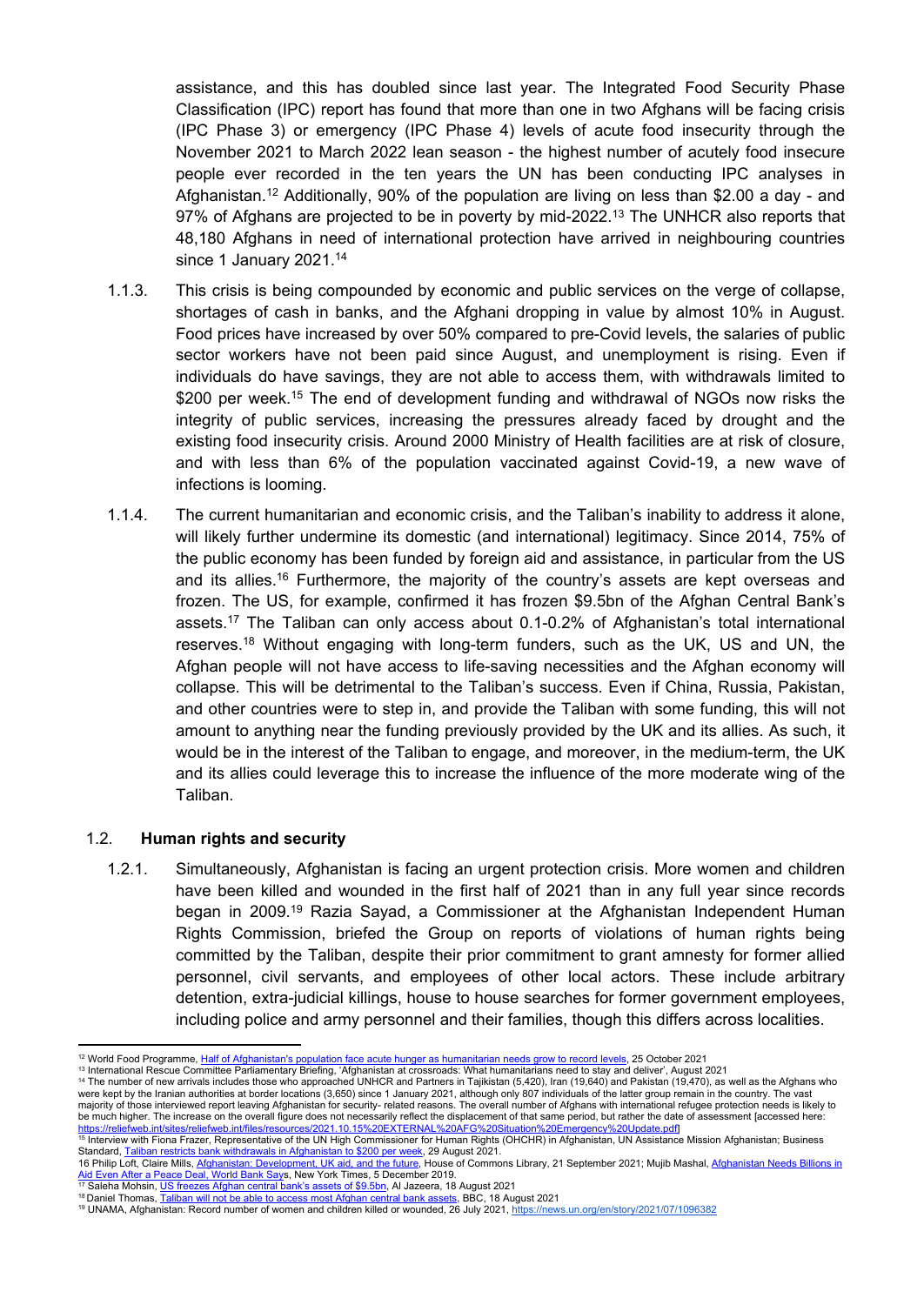- 1.2.2. Ultimately, the many gains that the UK and its allies had made in Afghanistan are at stake. This means that the thriving community of civil society, media, academics, and human rights activists that flourished in Kabul are now all under threat. Women's rights are of particular concern, with women being prevented from going to work and university; and girls to higher education. Pre-takeover, 7.4 million women and girls were in need of life-saving genderbased violence services which have since been forced to close. The Taliban has resurrected its draconian rules, banning the playing of music, closing 153 local media outlets in the past months, and is suppressing freedom of travel by withholding passports and travel documents needed to leave the country.<sup>20</sup>
- 1.2.3. In addition to women and girls, there are vulnerable populations who require specific protection, including people with disabilities<sup>21</sup>, journalists, civil society, and minorities including the Hazara and Sikh minorities. For example, on 30th August, the Taliban killed 13 Shi'a Hazaras<sup>22</sup>, including a 17-year-old girl, in Daikundi province.<sup>23</sup> ISIS-K has also carried out targeted attacks against religious minorities, including a suicide bombing against a Hazara mosque in Kunduz, reportedly killing between 43-70 people, an attack in the same week at a mosque in Kandahar, killing at least 47 people and injuring more than 80<sup>24</sup>, and an attack at a Sikh Gurdwara in Kabul, reportedly killing 25 people.<sup>25</sup>
- 1.2.4. Prof. Michael Clarke explained to the Group "we encouraged these community and civil society groups to grow based on the promise that we [the international community] will be there to protect you. It is shameful that we have not lived up to our side of the bargain." Those who manage to escape face further barriers and persecution from neighbouring countries. On 15th September, the Balochistan authorities [criminalised](https://www.samaa.tv/news/2021/09/balochistan-to-punish-residents-offering-refuge-to-afghans/) anyone offering refuge to Afghan refugees and warned of strict repercussions. They also [deported](https://www.nytimes.com/2021/09/08/world/asia/pakistan-afghanistan-refugees.html) more than 500 refugees.<sup>26</sup>

# **2. Lessons from the Evacuation and Withdrawal**

### **2.1. Lack of diplomatic leadership and international dialogue in the run-up to the evacuation:**

- 2.1.1. There was awareness in government that the withdrawal of US and allied forces was approaching after President Trump's announcement in February 2020 - and of serious risks attached to this which required tailored contingency planning.
- 2.1.2. In briefing the Group, Prof. Michael Clarke explained the Government, in effect, focussed strategies on three potential scenarios:
	- The Afghan government were able to successfully fight off the Taliban and be in a strong position to form a joint administration in the future
	- There would be a rapid collapse of the Afghan government, and the Taliban would simply seize power
	- The Afghan government would fight more effectively, but would eventually lose to the Taliban over 12-18 months
- 2.1.3. Prof. Clarke explained that the most likely scenario seemed to be assessed to be the third by both the MOD and FCDO, cementing the idea that there were many months left to respond as events developed. The vital plans needed to prepare for the second 'rapid collapse'

had issued a statement raising concerns of state of human rights of minorities especially Sikh and Hindus in Afghanistan and Pakistan on 8th Oct 2021.

<sup>&</sup>lt;sup>20</sup> Briefing by Razia Sayad, Commissioner Afghanistan Independent Human Rights Commission, to the All-Party Parliamentary Group on Drones

<sup>21</sup> Afghanistan has the largest population per capita of persons with disabilities in the world [interview with Fiona Frazer, UNAMA]; Question for written answer to the Vice-President of the Commission / High Representative of the Union for Foreign Affairs and Security Policy:

[https://www.europarl.europa.eu/doceo/document/E-9-2020-005913\\_EN.html](https://www.europarl.europa.eu/doceo/document/E-9-2020-005913_EN.html)<br><sup>22</sup> Eleven of the victims were former members of the Af[g](https://www.amnesty.org/en/latest/press-release/2021/10/afghanistan-13-hazara-killed-by-taliban-fighters-in-daykundi-province-new-investigation/)han National Def[en](https://www.amnesty.org/en/latest/press-release/2021/10/afghanistan-13-hazara-killed-by-taliban-fighters-in-daykundi-province-new-investigation/)ce Security Forces (ANDSF), and two were civilians.

<sup>&</sup>lt;sup>23</sup> Amnesty International, <u>[Afghanistan:](https://www.amnesty.org/en/latest/press-release/2021/10/afghanistan-13-hazara-killed-by-taliban-fighters-in-daykundi-province-new-investigation/) [13](https://www.amnesty.org/en/latest/press-release/2021/10/afghanistan-13-hazara-killed-by-taliban-fighters-in-daykundi-province-new-investigation/) [Hazara](https://www.amnesty.org/en/latest/press-release/2021/10/afghanistan-13-hazara-killed-by-taliban-fighters-in-daykundi-province-new-investigation/) [killed](https://www.theguardian.com/world/2021/oct/15/casualties-explosion-hits-shia-mosque-afghanistan) [by](https://www.theguardian.com/world/2021/oct/15/casualties-explosion-hits-shia-mosque-afghanistan) [Taliban](https://www.amnesty.org/en/latest/press-release/2021/10/afghanistan-13-hazara-killed-by-taliban-fighters-in-daykundi-province-new-investigation/) [fighters](https://www.amnesty.org/en/latest/press-release/2021/10/afghanistan-13-hazara-killed-by-taliban-fighters-in-daykundi-province-new-investigation/) [in](https://tolonews.com/afghanistan/fighting-inside-sikh-worship-area-kabul) [Daykundi](https://www.amnesty.org/en/latest/press-release/2021/10/afghanistan-13-hazara-killed-by-taliban-fighters-in-daykundi-province-new-investigation/) [province](https://www.amnesty.org/en/latest/press-release/2021/10/afghanistan-13-hazara-killed-by-taliban-fighters-in-daykundi-province-new-investigation/)</u> – new investigation, 5 October 2021<br><sup>24</sup> Abdul Rauf Wafa E[m](https://tolonews.com/afghanistan/fighting-inside-sikh-worship-area-kabul)ma Gr<mark>aham-Harrison, <u>[Shia](https://www.theguardian.com/world/2021/oct/15/casualties-explosion-hits-shia-mosque-afghanistan) [mosque](https://www.theguardian.com/world/2021/oct/15/casualties-explosion-hits-shia-mosque-afghanistan) [bombing](https://www.theguardian.com/world/2021/oct/15/casualties-explosion-hits-shia-mosque-afghanistan) in [Afghanistan](https://www.theguardian.com/world/2021/oct/15/casualties-explosion-hits-shia-mosque-afghanistan) [that](https://www.theguardian.com/world/2021/oct/15/casualties-explosion-hits-shia-mosque-afghanistan) </mark></u>

<sup>&</sup>lt;sup>26</sup> Jaffer A. Mirza, [From](https://www.ids.ac.uk/opinions/from-afghanistan-to-pakistan-the-never-ending-ordeals-of-shia-hazaras/) [Afghanistan](https://www.ids.ac.uk/opinions/from-afghanistan-to-pakistan-the-never-ending-ordeals-of-shia-hazaras/) [to](https://www.ids.ac.uk/opinions/from-afghanistan-to-pakistan-the-never-ending-ordeals-of-shia-hazaras/) [Pakistan,](https://www.ids.ac.uk/opinions/from-afghanistan-to-pakistan-the-never-ending-ordeals-of-shia-hazaras/) [the](https://www.ids.ac.uk/opinions/from-afghanistan-to-pakistan-the-never-ending-ordeals-of-shia-hazaras/) [never-ending](https://www.ids.ac.uk/opinions/from-afghanistan-to-pakistan-the-never-ending-ordeals-of-shia-hazaras/) [ordeals](https://www.ids.ac.uk/opinions/from-afghanistan-to-pakistan-the-never-ending-ordeals-of-shia-hazaras/) [of](https://www.ids.ac.uk/opinions/from-afghanistan-to-pakistan-the-never-ending-ordeals-of-shia-hazaras/) [Shi'a](https://www.ids.ac.uk/opinions/from-afghanistan-to-pakistan-the-never-ending-ordeals-of-shia-hazaras/) [Hazaras](https://www.ids.ac.uk/opinions/from-afghanistan-to-pakistan-the-never-ending-ordeals-of-shia-hazaras/), Institute for development Studies, 20 October 2021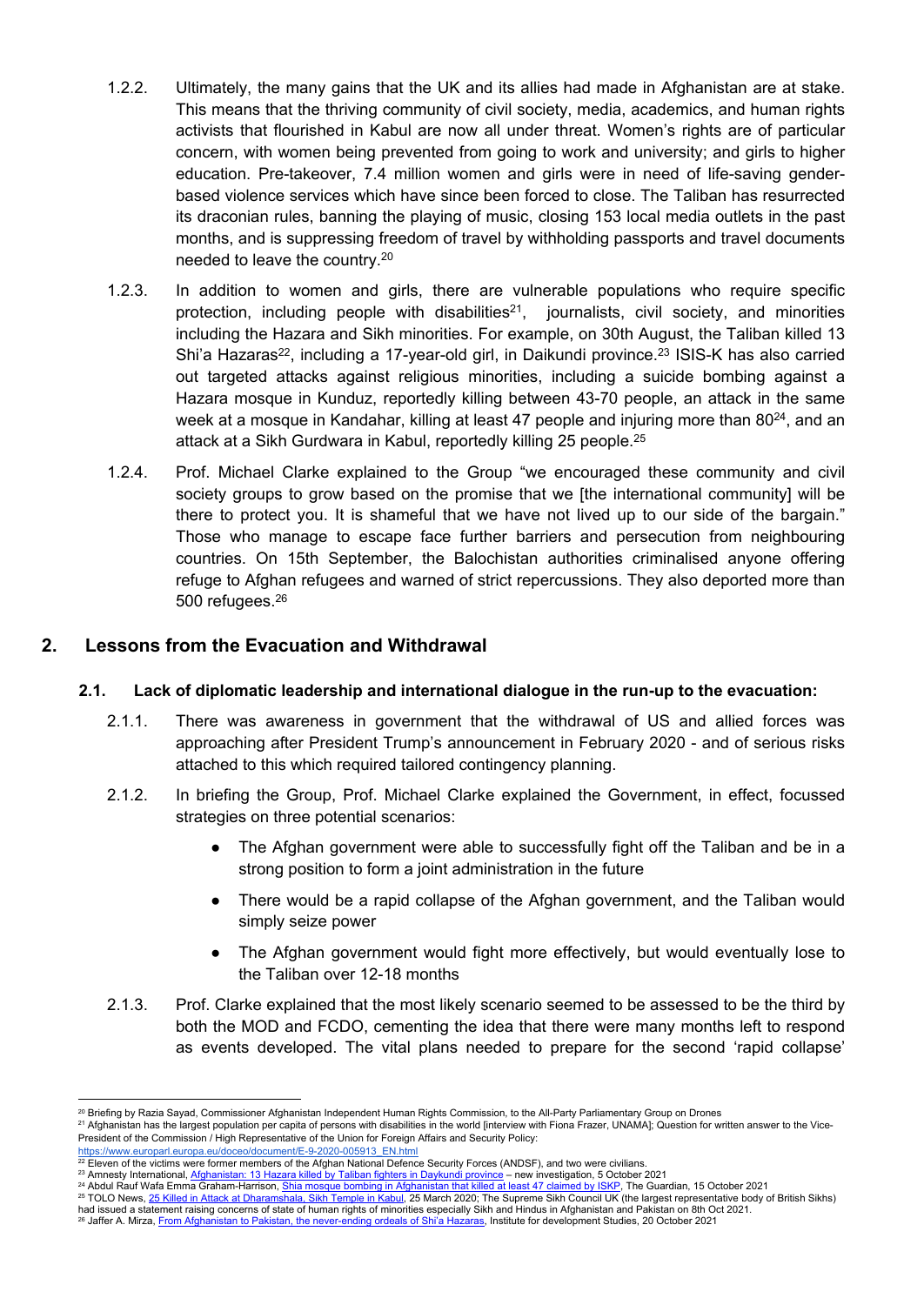scenario were not in place when MPs and committees were looking for answers from the moment the withdrawal was announced in May 2021.<sup>27</sup>

2.1.4. This lack of urgency and failure to take the second 'rapid collapse' scenario seriously is reflected in the Foreign Secretary's decision to go on holiday on 6th August despite receiving dire warnings from the British Ambassador in Afghanistan on 2nd August. These stated that, "the gloves are off. We are entering a new, dangerous phase of the conflict." $^{28}$  He said that, absent a major turnaround, it looked likely the Taliban would take their first city with maybe more to follow. This gap in FCDO leadership at a time of crisis was compounded by the Prime Minister and Permanent Undersecretary also going on holiday, delaying vital decisions on the evacuation. Discussions with regional powers to aid international cooperation were also delayed, with the Foreign Secretary missing opportunities to collaborate with the Uzbekistan and Pakistan governments to ease the movement of people who needed to be evacuated.

## 2.2. **Lack of cross-departmental strategy highlighted the flaws of cross-Whitehall coordination in addressing the crisis**

- 2.2.1. According to existing structures, the responsibility for the plan should have resided with the National Security Council. However, instead planning was done piecemeal without the effective cross-Whitehall coordination needed to address all aspects of the unfolding crisis.
- 2.2.2. Denisa Delić of the International Rescue Committee emphasised the Afghanistan crisis is a tragic example of the need to strengthen Whitehall foreign policy machinery and instate integrated cross-departmental approaches: "we've seen over the last few weeks departments blaming each other within the  $UK^{29}$  and not having a clear lead about who's leading on what aspect of the response. At the same time, we've had a fairly quiet National Security Council. The recently published report by the Joint Committee on the National Security Strategy argues that structures were abandoned for more of an ad hoc approach". This ad hoc approach is also seen in the creation of multiple strategies under the FCDO's remit as a result of the Integrated Review - for example the international development, conflict, protection of civilians in conflict and humanitarian frameworks. This has resulted in piecemeal responses to a multi-agency need crisis like Afghanistan to the detriment of holistic preventative strategy.

# **3. How did we get here?: Key lessons from Afghanistan**

3.1. Two decades of war have had an immense toll on Afghan citizens, heightening the suffering of a population already battling successive humanitarian crises.<sup>30</sup> The majority of the fighting has taken place in rural areas.<sup>31</sup> There civilians have experienced night raids, airstrikes, attacks on healthcare facilities, schools and homes, indirect fires, IEDs and landmines, said Sahr Muhammedally, the Director for MENA and South Asia at the Centre for Civilians in Conflict (CIVIC).<sup>32</sup> In urban areas, civilians have been faced with suicide bombings and attacks against ethnic minorities and women.<sup>33</sup> To understand how the current humanitarian crisis arose, it is necessary to look at the role of the UK and the wider international community in the conflict, including several factors which contributed to the alienation of the civilian population and rise of the Taliban.

# 3.2. **Lack of political strategy**

<sup>&</sup>lt;sup>27</sup> Briefing by Prof. Mike Clarke to the APPG on Drones and Modern Conflict

<sup>&</sup>lt;sup>28</sup> [Dominic](file:///C:/Users/KINDERD/Downloads/Users/aditigupta/Downloads/Crisis%20shows%20Foreign%20Office%20needs%20a%20reboot) Kennedy, '<u>Dominic [Raab](file:///C:/Users/KINDERD/Downloads/Users/aditigupta/Downloads/Crisis%20shows%20Foreign%20Office%20needs%20a%20reboot) [was](file:///C:/Users/KINDERD/Downloads/Users/aditigupta/Downloads/Crisis%20shows%20Foreign%20Office%20needs%20a%20reboot) [warned](file:///C:/Users/KINDERD/Downloads/Users/aditigupta/Downloads/Crisis%20shows%20Foreign%20Office%20needs%20a%20reboot) [that](file:///C:/Users/KINDERD/Downloads/Users/aditigupta/Downloads/Crisis%20shows%20Foreign%20Office%20needs%20a%20reboot) [Kabul](file:///C:/Users/KINDERD/Downloads/Users/aditigupta/Downloads/Crisis%20shows%20Foreign%20Office%20needs%20a%20reboot) [would](file:///C:/Users/KINDERD/Downloads/Users/aditigupta/Downloads/Crisis%20shows%20Foreign%20Office%20needs%20a%20reboot) [fall](file:///C:/Users/KINDERD/Downloads/Users/aditigupta/Downloads/Crisis%20shows%20Foreign%20Office%20needs%20a%20reboot) [quickly'](file:///C:/Users/KINDERD/Downloads/Users/aditigupta/Downloads/Crisis%20shows%20Foreign%20Office%20needs%20a%20reboot)</u>, The Times, 18 October 2021<br><sup>29</sup> James Forsyth, <u>['Crisis](https://www.thetimes.co.uk/article/afghan-crisis-shows-the-foreign-office-needs-a-reboot-phz6l2gb3) [shows](https://www.thetimes.co.uk/article/afghan-crisis-shows-the-foreign-office-needs-a-reboot-phz6l2gb3) [Foreign](https://www.thetimes.co.uk/article/afghan-crisis-shows-the-foreign-office-needs-a-reboot-phz6l2gb3) [Office](https://www.thetimes.co.uk/article/afghan-crisis-shows-the-foreign-office-needs-a-reboot-phz6l2gb3) [needs](https://www.thetimes.co.uk/article/afghan-crisis-shows-the-foreign-office-needs-a-reboot-phz6l2gb3) [a](https://www.thetimes.co.uk/article/afghan-crisis-shows-the-foreign-office-needs-a-reboot-phz6l2gb3) reboot</u>', The Times, 2 September 2021

<sup>30</sup> Briefings by Denisa Delić and Sahr Muhammedally to the APPG on Drones and Modern Conflict

<sup>&</sup>lt;sup>31</sup> Briefing by Sahr Muhammedally to the APPG on Drones and Modern Conflict

<sup>32</sup> Also, Briefings by Anand Gopal and Razia Sayad to the APPG on Drones and Modern Conflict

<sup>33</sup> Briefing by Sahr Muhammedally to the APPG on Drones and Modern Conflict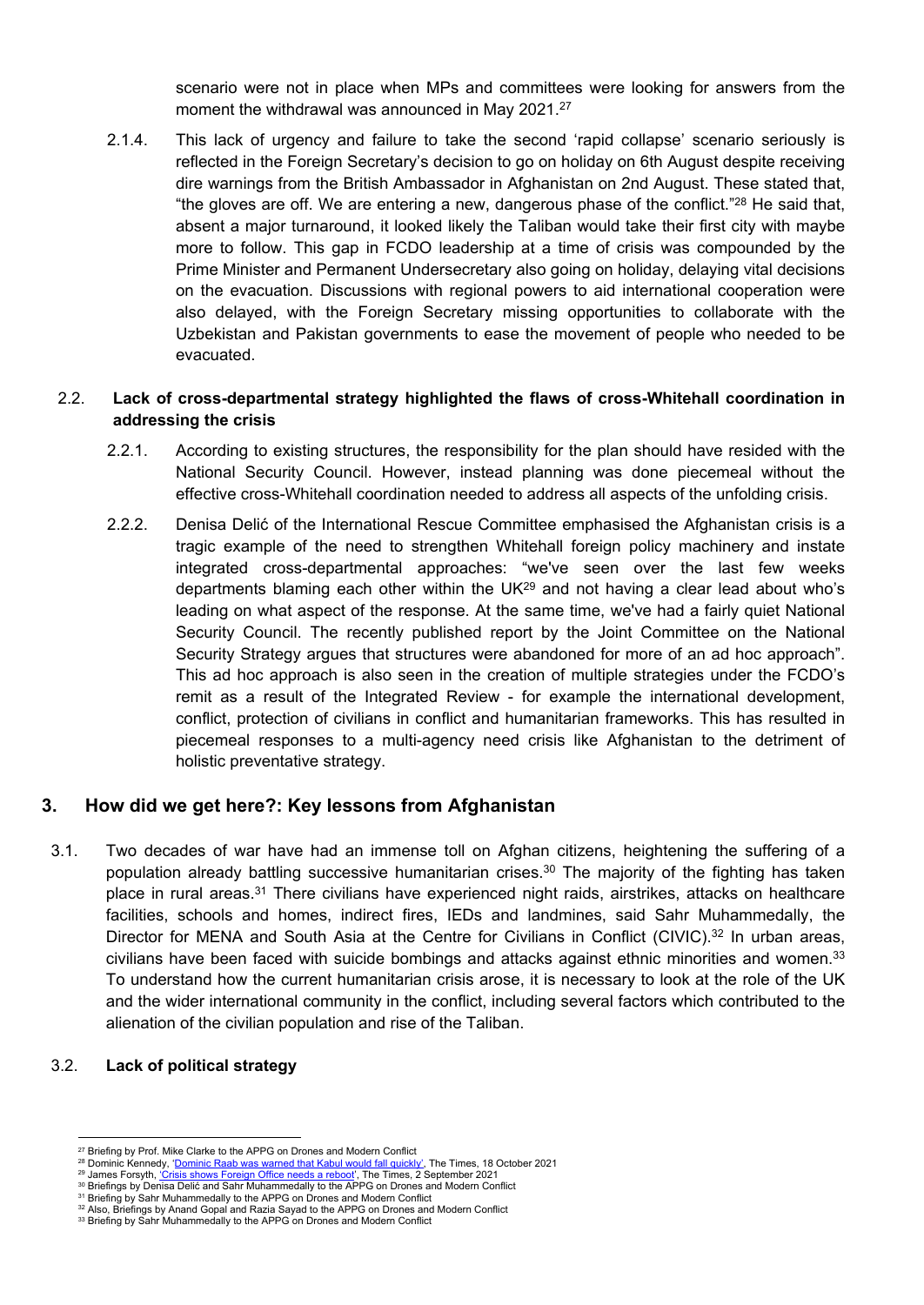- 3.2.1. We asked a number of experts what the UK's strategy was in Afghanistan. Professor Michael Clarke, former Director General of the Royal United Services Institute, identified only one overall strategic driver, dated 2001: to support the US, regardless of whether its strategy was sound or not. All subsequent decisions were, in effect, tactical, not linked to a UK political strategy for this country's national interests in Afghanistan, Prof. Clarke emphasized. Similarly, Frank Ledwidge, a Barrister and former military officer and diplomat, said: 'I have asked eight Defence Secretaries what our strategy was', adding: 'I have not been able to identify a national strategy'. This, albeit anecdotal, illustrates the broader expert opinion, namely that the UK strategy was unclear, and as the conflict progressed, failed to consider developments and the reality on the ground. <sup>34</sup>
- 3.2.2. This one-track strategy represents a missed opportunity for the UK to employ its expertise and promote its priorities in Afghanistan.<sup>35</sup> British expertise from successful operations in Bosnia and Sierra Leone could have provided meaningful expertise.<sup>36</sup> However, multiple experts have highlighted the decision to invade Iraq, and the subsequent shifting of focus, commitment, and resources to Iraq, as detrimental to the objectives in Afghanistan.<sup>37</sup> Thus, by 2004, in switching focus to stabilisation in Iraq, the Afghanistan war became effectively impossible to win in the way originally envisaged in 2001, the Afghanistan war was impossible to win, Prof Clarke said.
- 3.2.3. Throughout the conflict, military responses and priorities repeatedly took precedence over any political settlement and seemingly failed to properly factor in local realities.<sup>3839</sup> The US strategy in Afghanistan centred around counterterrorism and taking out the Taliban, Anand Gopal, a Pultizer-nominated journalist and Afghanistan expert told us.<sup>40</sup> This counterterrorism strategy relied heavily on conventional airstrikes, drone strikes and special operations, with civilians bearing the brunt of violence in an environment of impunity.<sup>41</sup> Nation building and democracy was never a central part of the US strategy, Gopal said. Key priorities such as civilian protection and engagement, accountability and effective public service delivery therefore were consistently side-lined in favour of short-term counterterrorism approaches.
- 3.3. **The rise of the Taliban: UK Contribution to the environment of violence and impunity which strengthened the Taliban's hold and undermined the Afghan government's legitimacy:** Civilians in Afghanistan, in particular rural populations, have been subject to violence from multiple actors and all sides of the conflict.<sup>42</sup> More than 48,000 Afghan civilians have been killed, and at least 75,000 have been injured since 2001—both likely significant underestimations according to the US Special Inspector General for Afghanistan Reconstruction (SIGAR).<sup>43</sup> It is clear from the UN's report on civilian harm that the Taliban has been the biggest perpetrator.<sup>44</sup> Yet, allied forces contributed to an overall environment of impunity via flawed partner assistance, failure to prioritise civilian protection or capture institutional lessons necessary to do so, and to address allegations of civilian harm by UK and allied Special Forces.<sup>45</sup> This left civilians in a perilous place with no means of accountability or remedy, and unable to turn to or rely on the Afghan government for security.<sup>46</sup>

<sup>43</sup> Special Inspector General for Afghanistan Reconstruction, <u>[What](https://www.sigar.mil/pdf/lessonslearned/SIGAR-21-46-LL.pdf) [We](https://www.sigar.mil/pdf/lessonslearned/SIGAR-21-46-LL.pdf) [Need](https://www.sigar.mil/pdf/lessonslearned/SIGAR-21-46-LL.pdf) [to](https://www.sigar.mil/pdf/lessonslearned/SIGAR-21-46-LL.pdf) [Learn:](https://www.sigar.mil/pdf/lessonslearned/SIGAR-21-46-LL.pdf) [Lessons](https://www.sigar.mil/pdf/lessonslearned/SIGAR-21-46-LL.pdf) [from](https://www.sigar.mil/pdf/lessonslearned/SIGAR-21-46-LL.pdf) [Twenty](https://www.sigar.mil/pdf/lessonslearned/SIGAR-21-46-LL.pdf) [Years](https://www.sigar.mil/pdf/lessonslearned/SIGAR-21-46-LL.pdf) [of](https://www.sigar.mil/pdf/lessonslearned/SIGAR-21-46-LL.pdf) [Afghanistan](https://www.sigar.mil/pdf/lessonslearned/SIGAR-21-46-LL.pdf) [Reconstruction](https://www.sigar.mil/pdf/lessonslearned/SIGAR-21-46-LL.pdf)</u>, August 2021; Neta<br>Crawford, "Update on the Human Costs of War for Afghanistan Afghanistan, "Afghanistan: Protection of Civilians in Armed Conflict Midyear Update: 1 January to 30 June 2021," July 2021, p. 1.<br><sup>44</sup> UNAMA, Afghanistan: Record number of women and children killed or wounded, 26 July 2021

<sup>45</sup> Briefings by Anand Gopal, Sahr Muhammedally, Razia Sayad, Prof. Mike Clarke, Frank Ledwidge and Mark Goodwin-Hudson to the APPG on Drones and Modern **Conflict** 

<sup>&</sup>lt;sup>34</sup> Briefings by Prof. Mike Clarke and Frank Ledwidge to the APPG on Drones and Modern Conflict; Prof Mike Clarke, [Afghanistan](https://rusi.org/explore-our-research/publications/commentary/afghanistan-and-uks-illusion-strategy;) [and](https://rusi.org/explore-our-research/publications/commentary/afghanistan-and-uks-illusion-strategy;) [the](https://rusi.org/explore-our-research/publications/commentary/afghanistan-and-uks-illusion-strategy;) [UK's](https://rusi.org/explore-our-research/publications/commentary/afghanistan-and-uks-illusion-strategy;) [Illusion](https://rusi.org/explore-our-research/publications/commentary/afghanistan-and-uks-illusion-strategy;) [of](https://rusi.org/explore-our-research/publications/commentary/afghanistan-and-uks-illusion-strategy;) [Strategy,](https://rusi.org/explore-our-research/publications/commentary/afghanistan-and-uks-illusion-strategy;) RUSI, 16 August 2021: Thomas W. Cawkwell. UK Communication s [for](https://www.routledge.com/UK-Communication-Strategies-for-Afghanistan-20012014/Cawkwell/p/book/9781472473523) [Afghanistan](https://www.routledge.com/UK-Communication-Strategies-for-Afghanistan-20012014/Cawkwell/p/book/9781472473523), 2001–2014, *Routledge*: 2015, <sup>35</sup> Briefing by Prof. Mike Clarke to the APPG on Drones and Modern Conflict

<sup>36</sup> Ibid.

<sup>37</sup> Briefings by Prof. Mike Clarke and Anand Gopal to the APPG on Drones and Modern Conflict; Aimen Dean on Conflicted podcast, episode titled: Afghanistan and the Taliban, available at: <u><https://podcasts.apple.com/gb/podcast/conflicted/id1443491069?i=1000533261539></u><br><sup>38</sup> Briefings by Prof. Mike Clarke and Anand Gopal to the APPG on Drones and Modern Conflict

<sup>&</sup>lt;sup>39</sup> Special Inspector General for Afghanistan Reconstruction, [What](https://www.sigar.mil/pdf/lessonslearned/SIGAR-21-46-LL.pdf) [We](https://www.sigar.mil/pdf/lessonslearned/SIGAR-21-46-LL.pdf) [Need](https://www.sigar.mil/pdf/lessonslearned/SIGAR-21-46-LL.pdf) [to](https://www.sigar.mil/pdf/lessonslearned/SIGAR-21-46-LL.pdf) [Learn:](https://www.sigar.mil/pdf/lessonslearned/SIGAR-21-46-LL.pdf) [Lessons](https://www.sigar.mil/pdf/lessonslearned/SIGAR-21-46-LL.pdf) [from](https://www.sigar.mil/pdf/lessonslearned/SIGAR-21-46-LL.pdf) [Twenty](https://www.sigar.mil/pdf/lessonslearned/SIGAR-21-46-LL.pdf) [Years](https://www.sigar.mil/pdf/lessonslearned/SIGAR-21-46-LL.pdf) [of](https://www.sigar.mil/pdf/lessonslearned/SIGAR-21-46-LL.pdf) [Afghanistan](https://www.sigar.mil/pdf/lessonslearned/SIGAR-21-46-LL.pdf) [Reconstruction](https://www.sigar.mil/pdf/lessonslearned/SIGAR-21-46-LL.pdf), August 2021

<sup>&</sup>lt;sup>40</sup> [Anand](https://futureofwar.asu.edu/people/anand-gopal) [Gopal'](https://futureofwar.asu.edu/people/anand-gopal)s book, No Good Men Among the Living: America, the Taliban and the War Through Afghan Eyes, was a finalist for the 2015 Pulitzer Prize for general nonfiction and the 2014 National Book Award.

<sup>41</sup> Briefings by Anand Gopal and Sahr Muhammedally to the APPG on Drones and Modern Conflict; UNAMA, Afghanistan: Record number of women and children killed or wounded, 26 July 2021, <u><https://news.un.org/en/story/2021/07/1096382></u><br><sup>42</sup> Briefings by Anand Gopal, Sahr Muhammedally, Razia Sayad and Prof. Mike Clarke to the APPG on Drones and Modern Conflict; UNAMA reports on the prot

civilians in armed conflict 2007-2021, accessed here: <https://unama.unmissions.org/protection-of-civilians-reports>

<sup>46</sup> Briefings by Anand Gopal, Sahr Muhammedally and Razia Sayad to the APPG on Drones and Modern Conflict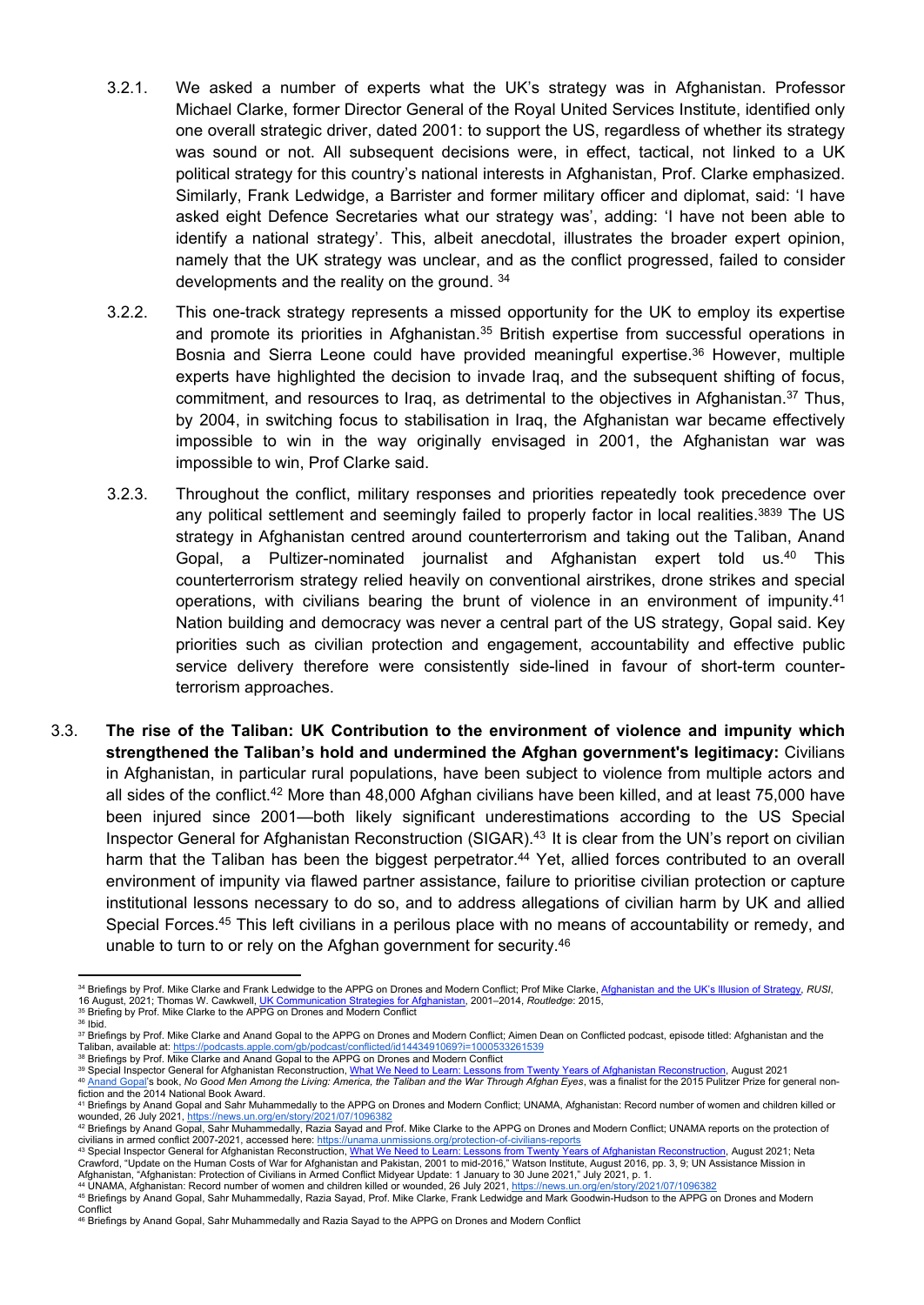#### 3.3.1. Flawed partner assistance:

- Numerous experts have questioned whether the training provided by the UK and its allies to Afghan forces was appropriate.<sup>47</sup> The US Special Inspector General for Afghanistan Reconstruction (SIGAR) wrote that allied forces built the Afghan army in the image of Western militaries, and failed to take into account the local context, culture or terrain.<sup>48</sup> This included training the Afghan army to conduct a conventional war in an insurgency environment, and making it entirely reliant on international military and logistical support.<sup>49</sup> Data available for much of the war showed that forces' salaries were not being paid, they suffered heavy casualties, and their welfare was neglected; all indicating that Afghan officers and foot soldiers were likely to put down their weapons in a full-on confrontation with the Taliban in the absence of foreign military support.<sup>50</sup> These warning signs were not considered in the months preceding the withdrawal, leading to misplaced confidence in the Afghan National Security Forces' ability to continue fighting the Taliban without international support.<sup>51</sup>
- SIGAR confirmed that the decision to partner with corrupt militias and warlords, combined with a lack of accountability, undermined central Afghan institutions, including the police and army, which NATO forces were working to build up.<sup>52</sup> The absence of good governance and unchecked corruption was a meaningful source of grievance among civilians.<sup>53</sup> Gopal said that the US' decision to partner with corrupt elites and warlords was primarily driven by their willingness to take on the Taliban and Al Qaeda, not conditional on adherence to international law or principles of good governance. In addition, the allied and Afghan forces' overreliance on signals intelligence, combined with monetary rewards and assistance to identify targets, left room for corruption to flourish and further empowered the warlords that benefited from this strategy.<sup>54</sup> As such, civilians were not immune from their violence, and sought protection elsewhere, including from the Taliban.<sup>55</sup> In fact, it has been common knowledge for years that the Taliban has run a shadow government across parts of rural Afghanistan.<sup>56</sup>
- Since the fall of Kabul, corruption within and ineffectiveness of the Afghan government and military, and their consequent lack of public legitimacy and standing, have been identified as key contributing factors to the Taliban's rapid takeover.<sup>57</sup> These significant short-comings of central government institutions have been well known, yet the international community has continued to provide largely unconditional assistance and support.<sup>58</sup> This, combined with the failure to consider local context and incorporate popular demands for greater accountability and better governance undermined the possibility of a more responsive and efficient Afghan administration that could provide a clear alternative to the Taliban.<sup>59</sup> The current situation thus cannot be divorced from allied decision-making.
- 3.3.2. Erosion of trust in allied forces due to reliance on opaque Special Forces operations
	- British (as well as US and Australian) Special Forces have been accused of killing civilians.<sup>60</sup> Recently, Major General Brereton's four-year inquiry found that 39 Afghans were allegedly

Inspector-General of the Australian Defence Force Afghanistan Inquiry Report, 2020, available at: [https://afghanistaninquiry.defence.gov.au/sites/default/files/2020-](https://afghanistaninquiry.defence.gov.au/sites/default/files/2020-11/IGADF-Afghanistan-Inquiry-Public-Release-Version.pdf) [11/IGADF-Afghanistan-Inquiry-Public-Release-Version.pdf](https://afghanistaninquiry.defence.gov.au/sites/default/files/2020-11/IGADF-Afghanistan-Inquiry-Public-Release-Version.pdf) ; Panorama, 'War Crimes Scandal Exposed', *BBC One*, 18 November 2019,

<sup>47</sup> Briefings by Anand Gopal, Prof. Mike Clarke and Mark Goodwin-Hudson to the APPG on Drones and Modern Conflict

<sup>48</sup> Briefing by Sahr Muhammedally to the APPG on Drones and Modern Conflict

<sup>49</sup> Briefings by Anand Gopal, Sahr Muhammedally, Prof. Mike Clarke and Mark Goodwin-Hudson to the APPG on Drones and Modern Conflict; Yaroslav Trofimov, How the Taliban Overran the Afghan Army, Built by the U.S. Over 20 Years, *The Wall Street Journal,* 14 August 2021, https://www.wsj.com/articles/afghanistan-army-collapse-<br>taliban-11628958253

t<u>aliban-11628958253</u><br><sup>50</sup> Briefings by Anand Gopal and Sahr Muhammedally to the APPG on Drones and Modern Conflict

<sup>51</sup> Briefings by Anand Gopal and Prof. Mike Clarke to the APPG on Drones and Modern Conflict

<sup>52</sup> See also Jodi Vittori, [Corruption](https://carnegieendowment.org/2021/09/09/corruption-and-self-dealing-in-afghanistan-and-other-u.s.-backed-security-sectors-pub-85303) [and](https://carnegieendowment.org/2021/09/09/corruption-and-self-dealing-in-afghanistan-and-other-u.s.-backed-security-sectors-pub-85303) [Self-Dealing](https://carnegieendowment.org/2021/09/09/corruption-and-self-dealing-in-afghanistan-and-other-u.s.-backed-security-sectors-pub-85303) [in](https://carnegieendowment.org/2021/09/09/corruption-and-self-dealing-in-afghanistan-and-other-u.s.-backed-security-sectors-pub-85303) [Afghanistan](https://carnegieendowment.org/2021/09/09/corruption-and-self-dealing-in-afghanistan-and-other-u.s.-backed-security-sectors-pub-85303) [and](https://carnegieendowment.org/2021/09/09/corruption-and-self-dealing-in-afghanistan-and-other-u.s.-backed-security-sectors-pub-85303) [Other](https://carnegieendowment.org/2021/09/09/corruption-and-self-dealing-in-afghanistan-and-other-u.s.-backed-security-sectors-pub-85303) [U.S.-Backed](https://carnegieendowment.org/2021/09/09/corruption-and-self-dealing-in-afghanistan-and-other-u.s.-backed-security-sectors-pub-85303) [Security](https://carnegieendowment.org/2021/09/09/corruption-and-self-dealing-in-afghanistan-and-other-u.s.-backed-security-sectors-pub-85303) [Sectors](https://carnegieendowment.org/2021/09/09/corruption-and-self-dealing-in-afghanistan-and-other-u.s.-backed-security-sectors-pub-85303), *Carnegie Endowment for International Peace,* 9 September 2021

<sup>53</sup> Briefings by Anand Gopal and Sahr Muhammedally to the APPG on Drones and Modern Conflict <sup>54</sup> Ibid.

<sup>55</sup> Briefing by Anand Gopal to the APPG on Drones and Modern Conflict

<sup>56</sup> Briefings by Anand Gopal and Sahr Muhammedally to the APPG on Drones and Modern Conflict

<sup>57</sup> Yaroslav Trofimov, How the Taliban Overran the Afghan Army, Built by the U.S. Over 20 Years, *The Wall Street Journal[,](https://carnegieendowment.org/2021/09/09/corruption-and-self-dealing-in-afghanistan-and-other-u.s.-backed-security-sectors-pub-85303)* 14 August 20[2](https://carnegieendowment.org/2021/09/09/corruption-and-self-dealing-in-afghanistan-and-other-u.s.-backed-security-sectors-pub-85303)1; Chas Danner, [Why](https://nymag.com/intelligencer/2021/08/why-afghanistans-security-forces-suddenly-collapsed.html)

<sup>&</sup>lt;u>[Afghanistan's](https://nymag.com/intelligencer/2021/08/why-afghanistans-security-forces-suddenly-collapsed.html) [Security](https://carnegieendowment.org/2021/09/09/corruption-and-self-dealing-in-afghanistan-and-other-u.s.-backed-security-sectors-pub-85303) [Forces](https://nymag.com/intelligencer/2021/08/why-afghanistans-security-forces-suddenly-collapsed.html) [Suddenly](https://nymag.com/intelligencer/2021/08/why-afghanistans-security-forces-suddenly-collapsed.html) Collapsed</u>, The New York Magazine, 17 August 2021; Jodi Vittori, <u>[Corruption](https://carnegieendowment.org/2021/09/09/corruption-and-self-dealing-in-afghanistan-and-other-u.s.-backed-security-sectors-pub-85303) [and](https://carnegieendowment.org/2021/09/09/corruption-and-self-dealing-in-afghanistan-and-other-u.s.-backed-security-sectors-pub-85303) [Self-Dealing](https://carnegieendowment.org/2021/09/09/corruption-and-self-dealing-in-afghanistan-and-other-u.s.-backed-security-sectors-pub-85303) [in](https://carnegieendowment.org/2021/09/09/corruption-and-self-dealing-in-afghanistan-and-other-u.s.-backed-security-sectors-pub-85303) [Afghanistan](https://carnegieendowment.org/2021/09/09/corruption-and-self-dealing-in-afghanistan-and-other-u.s.-backed-security-sectors-pub-85303) and [Other](https://carnegieendowment.org/2021/09/09/corruption-and-self-dealing-in-afghanistan-and-other-u.s.-backed-security-sectors-pub-85303) [U.S.-](https://carnegieendowment.org/2021/09/09/corruption-and-self-dealing-in-afghanistan-and-other-u.s.-backed-security-sectors-pub-85303)</u><br><u>[Backed](https://carnegieendowment.org/2021/09/09/corruption-and-self-dealing-in-afghanistan-and-other-u.s.-backed-security-sectors-pub-85303) Security [Sectors](https://carnegieendowment.org/2021/09/09/corruption-and-self-dealing-in-afghanistan-and-other-u.s.-backed-security-sectors-pub-85303), Carneg</u>ie Endowment for Intern

Briefings by Anand Gopal and Prof. Mike Clarke to the APPG on Drones and Modern Conflict

Briefing by Anand Gopal to the APPG on Drones and Modern Conflict; Aimen Dean on Conflicted podcast, episode titled: Afghanistan and the Taliban, available at:<br><sup>59</sup> Briefing by Anand Gopal to the APPG on Drones and Modern <https://podcasts.apple.com/gb/podcast/conflicted/id1443491069?i=1000533261539>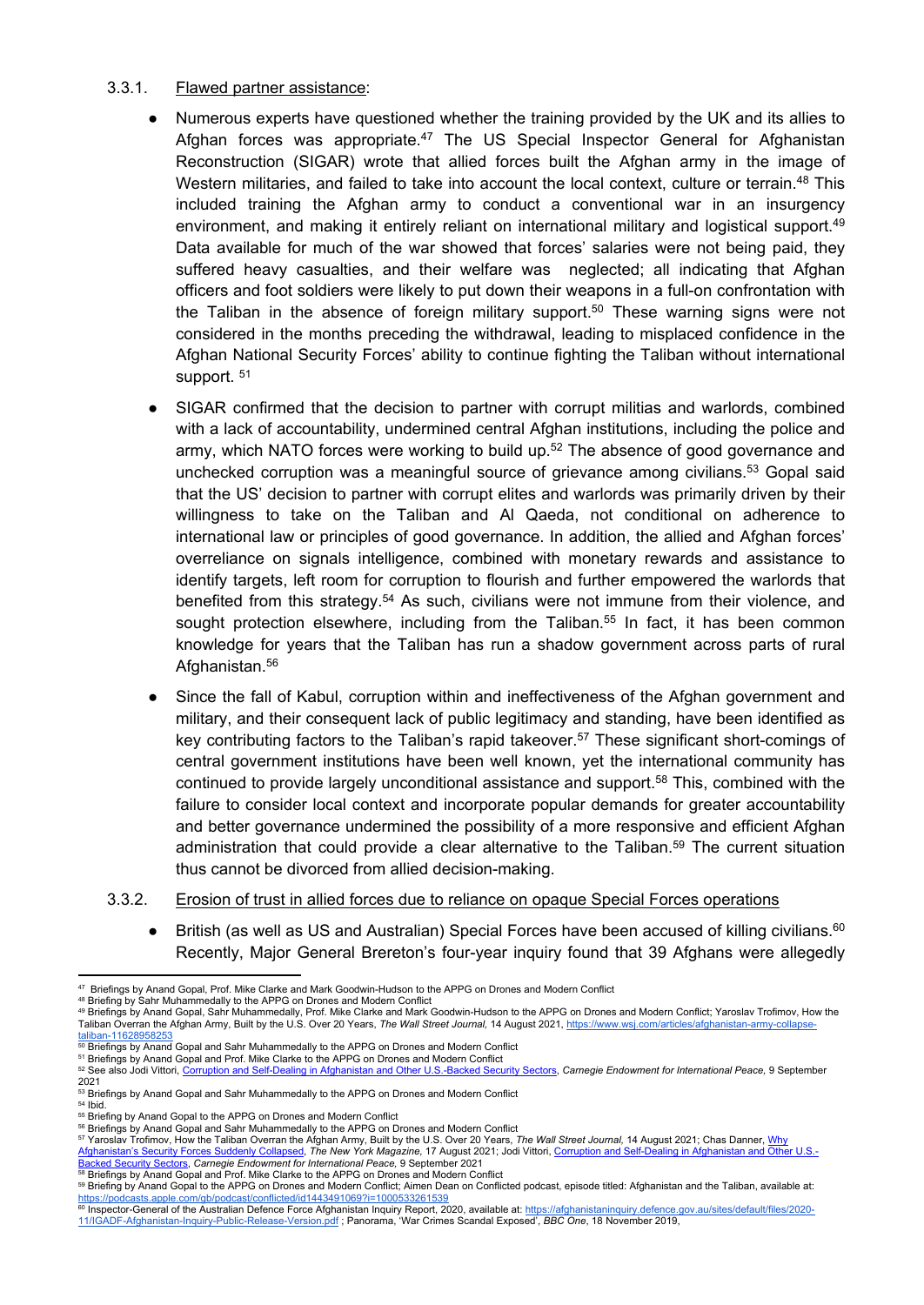killed by Australian Special Forces, none in the heat of battle. Brereton described the alleged conduct as "shameful" and "deeply disturbing". One special forces informant was recorded saying: "Whatever we do, though, I can tell you the Brits and the US are far, far worse." $61$ The over-reliance on Special Forces operations by allied governments to counter the threat of the Taliban without addressing allegations of this harm eroded trust in international actors and further undermined the legitimacy of the Afghan government.<sup>62</sup>

- In January 2020, the APPG Chair, [Stewart](https://hansard.parliament.uk/commons/2020-01-07/debates/4B913D4B-8058-456B-A485-B56C447DE042/UKSpecialForcesIraqAndAfghanistan) [McDonald](https://hansard.parliament.uk/commons/2020-01-07/debates/4B913D4B-8058-456B-A485-B56C447DE042/UKSpecialForcesIraqAndAfghanistan) [MP,](https://hansard.parliament.uk/commons/2020-01-07/debates/4B913D4B-8058-456B-A485-B56C447DE042/UKSpecialForcesIraqAndAfghanistan) [brought](https://hansard.parliament.uk/commons/2020-01-07/debates/4B913D4B-8058-456B-A485-B56C447DE042/UKSpecialForcesIraqAndAfghanistan) [a](https://hansard.parliament.uk/commons/2020-01-07/debates/4B913D4B-8058-456B-A485-B56C447DE042/UKSpecialForcesIraqAndAfghanistan) [debate](https://hansard.parliament.uk/commons/2020-01-07/debates/4B913D4B-8058-456B-A485-B56C447DE042/UKSpecialForcesIraqAndAfghanistan) [before](https://hansard.parliament.uk/commons/2020-01-07/debates/4B913D4B-8058-456B-A485-B56C447DE042/UKSpecialForcesIraqAndAfghanistan) [Parliament](https://hansard.parliament.uk/commons/2020-01-07/debates/4B913D4B-8058-456B-A485-B56C447DE042/UKSpecialForcesIraqAndAfghanistan) on UK Special Forces in Iraq and Afghanistan, following a joint investigation by *BBC Panorama* and *The Sunday Times.* In his introductory remarks he said: "The investigation contained some of the most serious allegations, including allegations of war crimes that have been committed and subsequently covered up by members of the armed forces and perhaps even Ministers themselves."<sup>63</sup> Along with other Members of Parliament, he called for appropriate Parliamentary scrutiny and oversight over the Special Forces, and an independent judge-led inquiry into special forces activities in Iraq and Afghanistan. He highlighted that legislators in the US, Norway, and Denmark all have oversight powers over their special forces. "In this modern age, the public expect there to be proper parliamentary scrutiny and parliamentary oversight. The system needs updating." $64$  Yet, the UK has both expanded the size and capabilities of its special forces, without addressing allegations of past wrongdoing or updating scrutiny mechanisms.
- 3.3.3. Repeating the same mistakes: failure to prioritise the protection of civilians in conflict and institutionalise learning
	- A central failure throughout the two decades in Afghanistan was the inability to institutionalise learning and good practice that could have better protected civilians, and build the trust and legitimacy of the Afghan government and allied partners.<sup>65</sup>
	- Essential lessons learnt on how to avoid excessive civilian harm during NATO's ISAF mission were not institutionalised or carried over to NATO's Resolute Support Mission.<sup>66</sup> The ISAF mission developed history's most progressive civilian casualty mitigation policies and tracking mechanisms.<sup>67</sup> In response to airstrikes causing civilian casualties, commanders issued new tactical directives and instituted new policies to mitigate civilian harm, and were engaging with NGOs and the media.<sup>68</sup> UNAMA records of civilian casualties show that this ultimately led to a significant reduction in civilian harm over time.<sup>69</sup>

### 3.3.4. Good practices did not fully carry over into following missions and strategies for Afghanistan

"Unfortunately, these lessons and good practices implemented under ISAF were not fully carried into the following mission", explained Muhammedally. After 2017, as the strategy changed to get the Taliban to the negotiating table, the pace of operations increased dramatically.<sup>70</sup> "In 2019, more bombs and munitions were dropped by the US than at the height of the surge in 2010-11, which led to a high civilian toll from airstrikes", explained Muhammedally. The scale of bombing during this active period also helped the Taliban gain new recruits who had lost loved ones due to civilian harm caused. Furthermore, the lack of proper investigations into civilian harm incidents, and an overreliance on signal intelligence (and Intelligence, Surveillance and Reconnaissance platforms) rather than on the ground

 $67$  Ibid. <sup>68</sup> Ibid.

<https://www.bbc.co.uk/programmes/m000bh87>; Insight Staff, War crimes scandal: as they drank tea, the Afghan boys were shot in the head — and blood filled their cups, *The Sunday Times*, 17 November 2019;

<sup>61</sup> Lucy Fisher, Call for inquiry into Afghan 'war crimes', *The Times,* 21 November 2020, <https://www.thetimes.co.uk/article/call-for-inquiry-into-afghan-war-crimes-zbjv5fg75> <sup>62</sup> Briefing by Frank Ledwidge to the APPG on Drones and Modern Conflict

<sup>&</sup>lt;sup>63</sup> House of Commons debate into 'UK Special Forces: Iraq and Afghanistan' on 7 January 2020, available at: [https://hansard.parliament.uk/commons/2020-01-](https://hansard.parliament.uk/commons/2020-01-07/debates/4B913D4B-8058-456B-A485-B56C447DE042/UKSpecialForcesIraqAndAfghanistan) [07/debates/4B913D4B-8058-456B-A485-B56C447DE042/UKSpecialForcesIraqAndAfghanistan](https://hansard.parliament.uk/commons/2020-01-07/debates/4B913D4B-8058-456B-A485-B56C447DE042/UKSpecialForcesIraqAndAfghanistan)

<sup>64</sup> Ibid.; Briefings by Frank Ledwidge and Prof. Mike Clarke to the APPG on Drones and Modern Conflict; Panorama, 'War Crimes Scandal Exposed', *BBC One*, 18 November 2019, <https://www.bbc.co.uk/programmes/m000bh87>; Insight Staff, War crimes scandal: as they drank tea, the Afghan boys were shot in the head — and blood filled their cups, [The](https://publications.parliament.uk/pa/cm201719/cmselect/cmpubadm/1891/189102.htm) Sunday Times, 17 November 2019; The Public Administration and Constitutional Affairs Committee, The [Role](https://publications.parliament.uk/pa/cm201719/cmselect/cmpubadm/1891/189102.htm) [of](https://publications.parliament.uk/pa/cm201719/cmselect/cmpubadm/1891/189102.htm) [Parliament](https://publications.parliament.uk/pa/cm201719/cmselect/cmpubadm/1891/189102.htm) [in](https://publications.parliament.uk/pa/cm201719/cmselect/cmpubadm/1891/189102.htm) [the](https://publications.parliament.uk/pa/cm201719/cmselect/cmpubadm/1891/189102.htm) [UK](https://publications.parliament.uk/pa/cm201719/cmselect/cmpubadm/1891/189102.htm) [Constitution:](https://publications.parliament.uk/pa/cm201719/cmselect/cmpubadm/1891/189102.htm) *[Authorising](https://publications.parliament.uk/pa/cm201719/cmselect/cmpubadm/1891/189102.htm) [the](https://publications.parliament.uk/pa/cm201719/cmselect/cmpubadm/1891/189102.htm) [Use](https://publications.parliament.uk/pa/cm201719/cmselect/cmpubadm/1891/189102.htm) [of](https://publications.parliament.uk/pa/cm201719/cmselect/cmpubadm/1891/189102.htm) [Military](https://publications.parliament.uk/pa/cm201719/cmselect/cmpubadm/1891/189102.htm) [Force](https://publications.parliament.uk/pa/cm201719/cmselect/cmpubadm/1891/189102.htm),* 6 August 2019,

**Briefings by Dr Larry Lewis and Sahr Muhammedally to the APPG on Drones and Modern Conflict** 

<sup>66</sup> Ibid.

<sup>69</sup> UNAMA reports on the protection of civilians in armed conflict 2007-2021, accessed here: <https://unama.unmissions.org/protection-of-civilians-reports>

<sup>70</sup> Briefing by Sahr Muhammedally to the APPG on Drones and Modern Conflict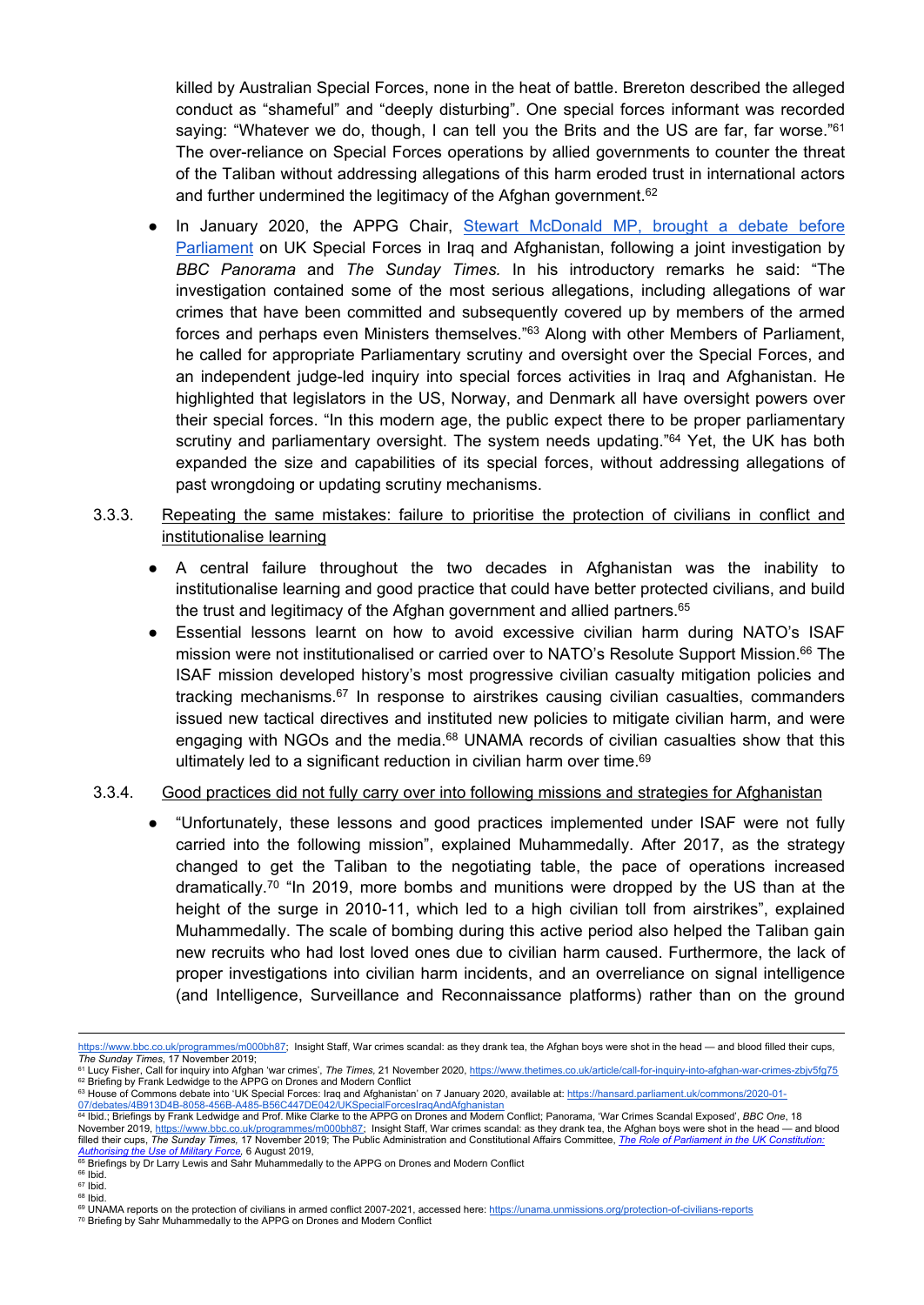investigations with witnesses, combined with a general lack of transparency and engagement with NGOs and media, was detrimental to the legitimacy of the mission in the eyes of civilian populations.<sup>71</sup>

- However, the provision of technical and advisory support to the Afghan government and security forces by NATO and US forces should be recognised for its positive impact on civilian harm mitigation.<sup>72</sup> With NATO's support, the Afghan government passed a Protection of Civilians policy in 2017 which committed to good practices to reduce harm; enacted a new policy on airstrikes and targeting; and improved mechanisms for conducting civilian casualty investigations.<sup>73</sup> However, these slow gains were lost with the collapse of Afghan forces post-withdrawal.
- Experts have also emphasised the failure to accurately report developments on the ground.<sup>74</sup> Throughout the 2000s and 2010s warnings about the failures of military intervention were ignored, and overly positive reports of ineffective operations.<sup>75</sup> In 2008, the US Congress created the Special Inspector General for Afghanistan Reconstruction (SIGAR) to provide independent and objective oversight of reconstruction projects and activities. Consecutive rigorous and detailed SIGAR reports identified significant short-comings and failures on the ground. However, these warnings were not heeded. Instead policy priorities were made on the basis of rosy reports by the armed forces, portraying their work in Afghanistan as successful - and effectively marking their own homework.<sup>76</sup> Dr Larry Lewis, Vice President and Director at CNA, and the lead analyst and co-author of the Joint Civilian Casualty Study in Afghanistan for GEN Petraeus, GEN McChrystal, and ADM Olson, told us that if you look at the reports produced by military officials at the end of each one-year rotation, they all essentially say the same: when we arrived things were really bad, but we fixed it and now it is great. Similarly, Prof. Clarke and Mark Goodwin-Hudson, former British Army Officer and head of the NATO Civilian Casualty Investigation and Mitigation Team in Afghanistan in 2016, both identified careerism and a culture of inadequate reporting, driven often by personal career motives, as undermining the UK's ability to understand the effectiveness of its operations and decision-making.<sup>77</sup> On both sides of the Atlantic, a combination of ignoring evidence-based reporting about the lack of progress and biased self-reporting prevented data-led decision-making.

### 3.4. **Looking to the future: Mitigating the repetition of past risks in future operations**

- 3.4.1. The UK's future military engagement will be characterised by the Government's 'Global Britain' approach and the Ministry of Defence's 'Persistent Engagement Strategy'. At the heart of this Strategy, very simply put, is small, long-term deployments of UK military personnel and capabilities overseas, the remote deployment of force, and partner assistance.<sup>78</sup>
- 3.4.2. Special Forces will be central to this strategy, and have recently expanded in size and capabilities.<sup>79</sup> Repeated reports of alleged wrongdoing by UK Special Forces (as well as those of the US and Australia) in Afghanistan, 80 and the complete lack of Parliamentary oversight or scrutiny over Special Forces activities, highlight the risk that comes with largely unaccountable and secretive deployment of force.<sup>81</sup> This risk is only heightened as the UK moves to employ larger numbers of Special Forces and with more frequency, including the creation of a new Special-Forces style 'Rangers Regiment'.<sup>82</sup>

<sup>71</sup> Ibid.

 $72$  Ibid. <sup>73</sup> Ibid.

<sup>74</sup> Anthony H. Cordesman, [The](https://csis-website-prod.s3.amazonaws.com/s3fs-public/publication/210816_Cordesman_Sudden_Collapse.pdf?8G.OilPH6D9mfPnqBJ4HpitDeh1k2Xaw) [Reasons](https://csis-website-prod.s3.amazonaws.com/s3fs-public/publication/210816_Cordesman_Sudden_Collapse.pdf?8G.OilPH6D9mfPnqBJ4HpitDeh1k2Xaw) [for](https://csis-website-prod.s3.amazonaws.com/s3fs-public/publication/210816_Cordesman_Sudden_Collapse.pdf?8G.OilPH6D9mfPnqBJ4HpitDeh1k2Xaw) [the](https://csis-website-prod.s3.amazonaws.com/s3fs-public/publication/210816_Cordesman_Sudden_Collapse.pdf?8G.OilPH6D9mfPnqBJ4HpitDeh1k2Xaw) [Collapse](https://csis-website-prod.s3.amazonaws.com/s3fs-public/publication/210816_Cordesman_Sudden_Collapse.pdf?8G.OilPH6D9mfPnqBJ4HpitDeh1k2Xaw) [of](https://csis-website-prod.s3.amazonaws.com/s3fs-public/publication/210816_Cordesman_Sudden_Collapse.pdf?8G.OilPH6D9mfPnqBJ4HpitDeh1k2Xaw) [Afghan](https://csis-website-prod.s3.amazonaws.com/s3fs-public/publication/210816_Cordesman_Sudden_Collapse.pdf?8G.OilPH6D9mfPnqBJ4HpitDeh1k2Xaw) [Forces](https://csis-website-prod.s3.amazonaws.com/s3fs-public/publication/210816_Cordesman_Sudden_Collapse.pdf?8G.OilPH6D9mfPnqBJ4HpitDeh1k2Xaw), *the Center for Strategic and International Studies,* 17 August 2021

<sup>&</sup>lt;sup>75</sup> Briefing by Dr Larry Lewis to the APPG on Drones and Modern Conflict<sup>75</sup>

<sup>76</sup> Ibid.

<sup>77</sup> Ibid Prof. Mike Clarke and Mark Goodwin-Hudson to the APPG on Drones and Modern Conflict

<sup>&</sup>lt;sup>78</sup> See HM Government, <u>[Global](https://assets.publishing.service.gov.uk/government/uploads/system/uploads/attachment_data/file/975077/Global_Britain_in_a_Competitive_Age-_the_Integrated_Review_of_Security__Defence__Development_and_Foreign_Policy.pdf) [Britain](https://assets.publishing.service.gov.uk/government/uploads/system/uploads/attachment_data/file/975077/Global_Britain_in_a_Competitive_Age-_the_Integrated_Review_of_Security__Defence__Development_and_Foreign_Policy.pdf) [in](https://assets.publishing.service.gov.uk/government/uploads/system/uploads/attachment_data/file/975077/Global_Britain_in_a_Competitive_Age-_the_Integrated_Review_of_Security__Defence__Development_and_Foreign_Policy.pdf) [a](https://assets.publishing.service.gov.uk/government/uploads/system/uploads/attachment_data/file/975077/Global_Britain_in_a_Competitive_Age-_the_Integrated_Review_of_Security__Defence__Development_and_Foreign_Policy.pdf) [competitive](https://assets.publishing.service.gov.uk/government/uploads/system/uploads/attachment_data/file/975077/Global_Britain_in_a_Competitive_Age-_the_Integrated_Review_of_Security__Defence__Development_and_Foreign_Policy.pdf) [age](https://assets.publishing.service.gov.uk/government/uploads/system/uploads/attachment_data/file/975077/Global_Britain_in_a_Competitive_Age-_the_Integrated_Review_of_Security__Defence__Development_and_Foreign_Policy.pdf) [The](https://assets.publishing.service.gov.uk/government/uploads/system/uploads/attachment_data/file/975077/Global_Britain_in_a_Competitive_Age-_the_Integrated_Review_of_Security__Defence__Development_and_Foreign_Policy.pdf) [Integrated](https://assets.publishing.service.gov.uk/government/uploads/system/uploads/attachment_data/file/975077/Global_Britain_in_a_Competitive_Age-_the_Integrated_Review_of_Security__Defence__Development_and_Foreign_Policy.pdf) [Review](https://assets.publishing.service.gov.uk/government/uploads/system/uploads/attachment_data/file/975077/Global_Britain_in_a_Competitive_Age-_the_Integrated_Review_of_Security__Defence__Development_and_Foreign_Policy.pdf) [of](https://assets.publishing.service.gov.uk/government/uploads/system/uploads/attachment_data/file/975077/Global_Britain_in_a_Competitive_Age-_the_Integrated_Review_of_Security__Defence__Development_and_Foreign_Policy.pdf) [Security,](https://assets.publishing.service.gov.uk/government/uploads/system/uploads/attachment_data/file/975077/Global_Britain_in_a_Competitive_Age-_the_Integrated_Review_of_Security__Defence__Development_and_Foreign_Policy.pdf) [Defence,](https://assets.publishing.service.gov.uk/government/uploads/system/uploads/attachment_data/file/975077/Global_Britain_in_a_Competitive_Age-_the_Integrated_Review_of_Security__Defence__Development_and_Foreign_Policy.pdf) [Development](https://assets.publishing.service.gov.uk/government/uploads/system/uploads/attachment_data/file/975077/Global_Britain_in_a_Competitive_Age-_the_Integrated_Review_of_Security__Defence__Development_and_Foreign_Policy.pdf) [and](https://assets.publishing.service.gov.uk/government/uploads/system/uploads/attachment_data/file/975077/Global_Britain_in_a_Competitive_Age-_the_Integrated_Review_of_Security__Defence__Development_and_Foreign_Policy.pdf) [Foreign](https://assets.publishing.service.gov.uk/government/uploads/system/uploads/attachment_data/file/975077/Global_Britain_in_a_Competitive_Age-_the_Integrated_Review_of_Security__Defence__Development_and_Foreign_Policy.pdf) [Policy,](https://assets.publishing.service.gov.uk/government/uploads/system/uploads/attachment_data/file/975077/Global_Britain_in_a_Competitive_Age-_the_Integrated_Review_of_Security__Defence__Development_and_Foreign_Policy.pdf) March 2021<br><sup>79</sup> Ibid.: Simon Newton, <u>[Soldiers](https://www.forces.net/news/soldiers-take-special-forces-roles-new-army-unit) [To](https://www.forces.net/news/soldiers-take-special-forces-roles-new-army-unit) [Take](https://www.forces.net/news/soldiers-take-special-forces-roles-new-army-unit) [On](https://www.forces.net/news/soldiers-take-special-forces-roles-new-army-unit) [Special](https://www.forces.net/news/soldiers-take-special-forces-roles-new-army-unit) [Forces](https://www.forces.net/news/soldiers-take-special-forces-roles-new-army-unit) [Roles](https://www.forces.net/news/soldiers-take-special-forces-roles-new-army-unit) [In](https://www.forces.net/news/soldiers-take-special-forces-roles-new-army-unit) [New](https://www.forces.net/news/soldiers-take-special-forces-roles-new-army-unit)</u></u>

<sup>&</sup>lt;sup>80</sup> Panorama, '<u>[War](https://www.bbc.co.uk/programmes/m000bh87) [Crimes](https://www.bbc.co.uk/programmes/m000bh87) [Scandal](https://www.bbc.co.uk/programmes/m000bh87) [Exposed',](https://www.bbc.co.uk/programmes/m000bh87)</u> BBC One, 18 November 2019; Insight Staff, War crimes scandal: as they drank tea, the Afghan boys were shot in the head<br>— and blood filled their cups, *The Sunday Times,* 17

<sup>81</sup> [The](https://publications.parliament.uk/pa/cm201719/cmselect/cmpubadm/1891/189102.htm) Public Administration and Constitutional Affairs Committee, The [Role](https://publications.parliament.uk/pa/cm201719/cmselect/cmpubadm/1891/189102.htm) [of](https://publications.parliament.uk/pa/cm201719/cmselect/cmpubadm/1891/189102.htm) [Parliament](https://publications.parliament.uk/pa/cm201719/cmselect/cmpubadm/1891/189102.htm) [in](https://publications.parliament.uk/pa/cm201719/cmselect/cmpubadm/1891/189102.htm) [the](https://publications.parliament.uk/pa/cm201719/cmselect/cmpubadm/1891/189102.htm) [UK](https://publications.parliament.uk/pa/cm201719/cmselect/cmpubadm/1891/189102.htm) [Constitution:](https://publications.parliament.uk/pa/cm201719/cmselect/cmpubadm/1891/189102.htm) [Authorising](https://publications.parliament.uk/pa/cm201719/cmselect/cmpubadm/1891/189102.htm) the [Use](https://publications.parliament.uk/pa/cm201719/cmselect/cmpubadm/1891/189102.htm) of [Military](https://publications.parliament.uk/pa/cm201719/cmselect/cmpubadm/1891/189102.htm) [Force,](https://publications.parliament.uk/pa/cm201719/cmselect/cmpubadm/1891/189102.htm) 6 August 2019 <sup>82</sup> Simon Newton, Soldiers To Take On Special Forces Roles In New Army Unit, *Forces Net,* 19 March 2021